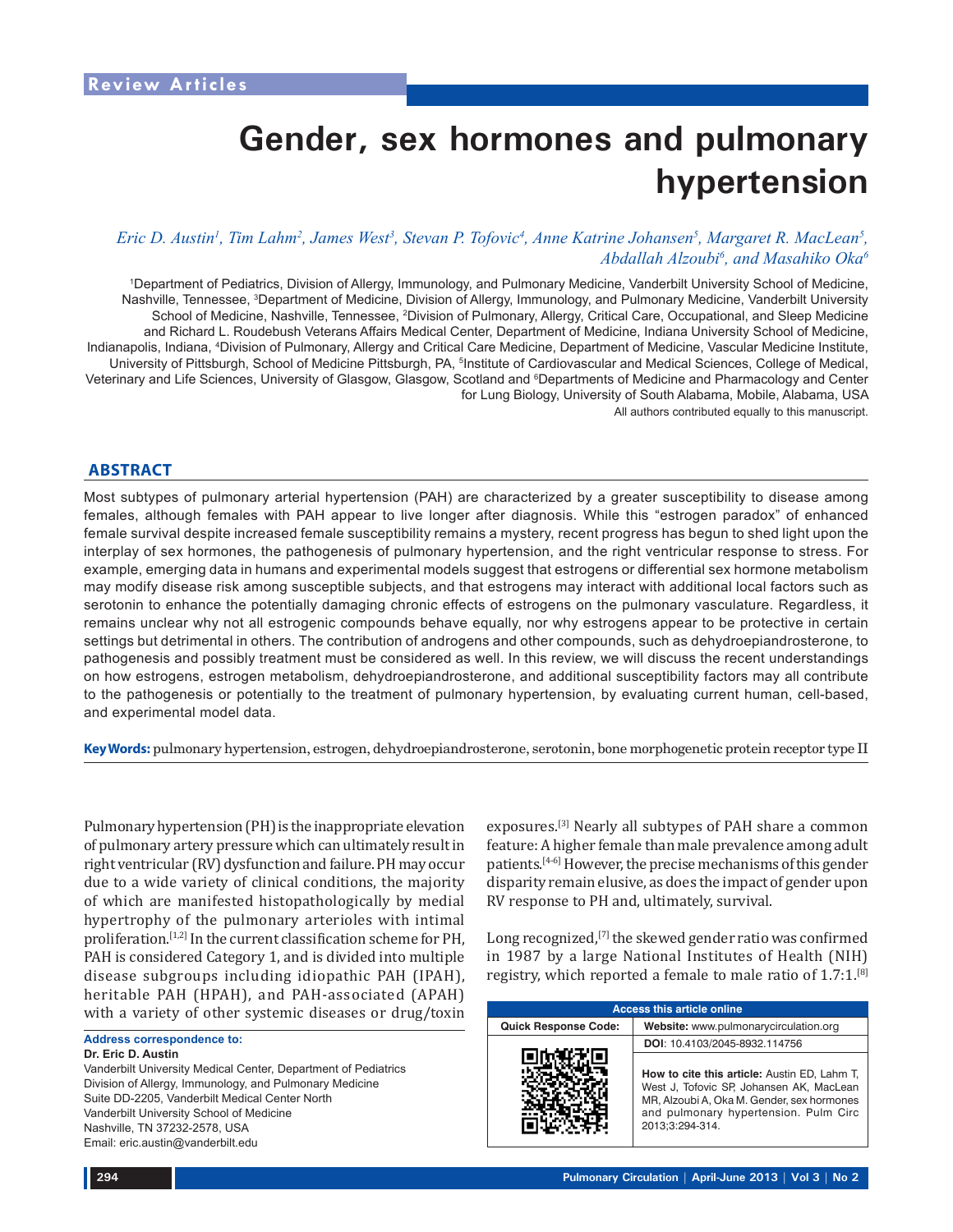However, the precise prevalence and incidence rates of PAH substratified according to gender, as well as clinical outcomes, remain incompletely understood in the current era. Recent epidemiologic studies, such as the Registry to Evaluate Early and Long-term PAH Disease Management (REVEAL), have begun to shed light on the gender inequity and suggest differences between disease initiation and progression. REVEAL, an observational cohort study of PAH cases in North America,<sup>[9]</sup> recently reported that 79.5% of prevalent adult PAH patients were females, with a female predominance across virtually all subtypes of PAH.[4,10] Investigating incident cases, UK and Ireland investigators recently reported that 69.9% of incident PAH patients from 2001-2009 were females.<sup>[11]</sup> However, while data from France support the high prevalence of female cases (65.3%) for most subtypes of PAH, among incident cases, the percentage of females was only 57.0%.[6]

The potential difference in prevalence and incidence according to gender, at least in the French cohort, suggests that females live longer than males after diagnosis of PAH. Initial prospectively collected data from France support this conclusion, with improved survival at three years for females compared to males.[12,13] Similarly, REVEAL investigators retrospectively found that men over 60 years of age had poorer survival compared with younger males and compared to all females.<sup>[10]</sup> While comprehensive prospective data will emerge over the coming years to address specifics with regard to the gender epidemiology of PH, the suggestion that females get disease more frequently but survive longer underscores the complexity of gender in the pathogenesis and course of PH; and, it highlights the need to more precisely understand the pathologic (and potentially protective) consequences of gender. The prospect that gender-associated factors, which promote disease onset may differentially impact disease outcome is particularly interesting given the prevailing opinion that while PAH is a pulmonary vascular disease, survival is dictated by RV adaptation to load stress. This incongruous finding has been termed the "estrogen paradox in PH."[14]

The epidemiology of PH with regard to gender is but one component of the evolving story around gender in this devastating disease. The issue has attracted renewed focus in the past few years, providing fertile ground for the intersection of in vitro, animal model, and human studies to ultimately improve our understanding of not only the factors which promote disease, but also those which modify survival. While chromosomal differences (XX versus XY) certainly exist between the genders, an obvious source of variation is the production, metabolism, and response to sex hormones, which will be the particular focus of this review.

# SEX HORMONES AND HUMAN PAH

The impact of sex hormones on the pulmonary vasculature and right heart is complex and incompletely understood. For example, while acutely vasodilatory, estrogens may have deleterious consequences upon the pulmonary vasculature with chronic excess exposure. Thus, differential exposure to sex hormones is an active area of investigation, particularly in PAH research.

Estrogens and androgens are vasoactive compounds in the pulmonary vasculature with variable effects on cell proliferation and apoptosis. Several previous reports described an association between pharmacologically (and natural increase via pregnancy) enhanced estrogen exposure and PAH.<sup>[15-18]</sup> More recently, Sweeney and colleagues determined that 81% of women with PAH reported prior use of any female hormone therapy, including 70% reporting exogenous hormone use for greater than 10 years.<sup>[19]</sup> Meanwhile, in a select cohort of portal hypertension patients, Roberts and colleagues found that both elevated plasma 17β-estradiol (estradiol, E2) levels and genetic variations in estrogen signaling are associated with portopulmonary PAH (PPHTN).[20] However, comprehensive measures of parent compound estrogen and androgen levels in incident and prevalent PH cases are lacking.

While both female and male sex hormones may contribute to pathogenesis (or protection), the metabolic products of sex hormone metabolism are biologically active and may also contribute. As with parent compound sex hormones, the complete effect of the various sex hormone metabolites on the pulmonary vasculature and right ventricle has yet to be determined, but may be highly relevant. For example, variability in metabolism may account for the apparent contradictory influences of estrogens discussed below, perhaps via differential sex hormone receptor activation and signaling.

The majority of estrogen and androgen metabolism occurs via the Cytochrome P450 (CYP) system, although there may be organ-specific differences.[21] CYPs constitute a gene superfamily that plays an essential role in the metabolism of exogenous chemicals present in the diet and environment, as well as endogenous substances such as parent compound estrogens and androgens.<sup>[22,23]</sup> For the metabolism of estrogens, the initial step is typically an oxidative process, via CYP1B1 and other CYP enzymes (Fig. 1). CYP1B1 and several other CYPs are highly expressed in the lung. CYPs oxidize estrogens to 2-hydroxy (2-OHE $_{1/2}$ ) and 4-hydroxy  $(4\text{-OHE}_{1/2})$  estrogens in the initial metabolic step<sup>[24]</sup> to produce "2-estrogens" and "4-estrogens," or, oxidation of estrogens by hydroxylation can occur at the C-16 position, predominantly resulting in 16α-hydroxyestrone (16α-OHE<sub>1</sub>)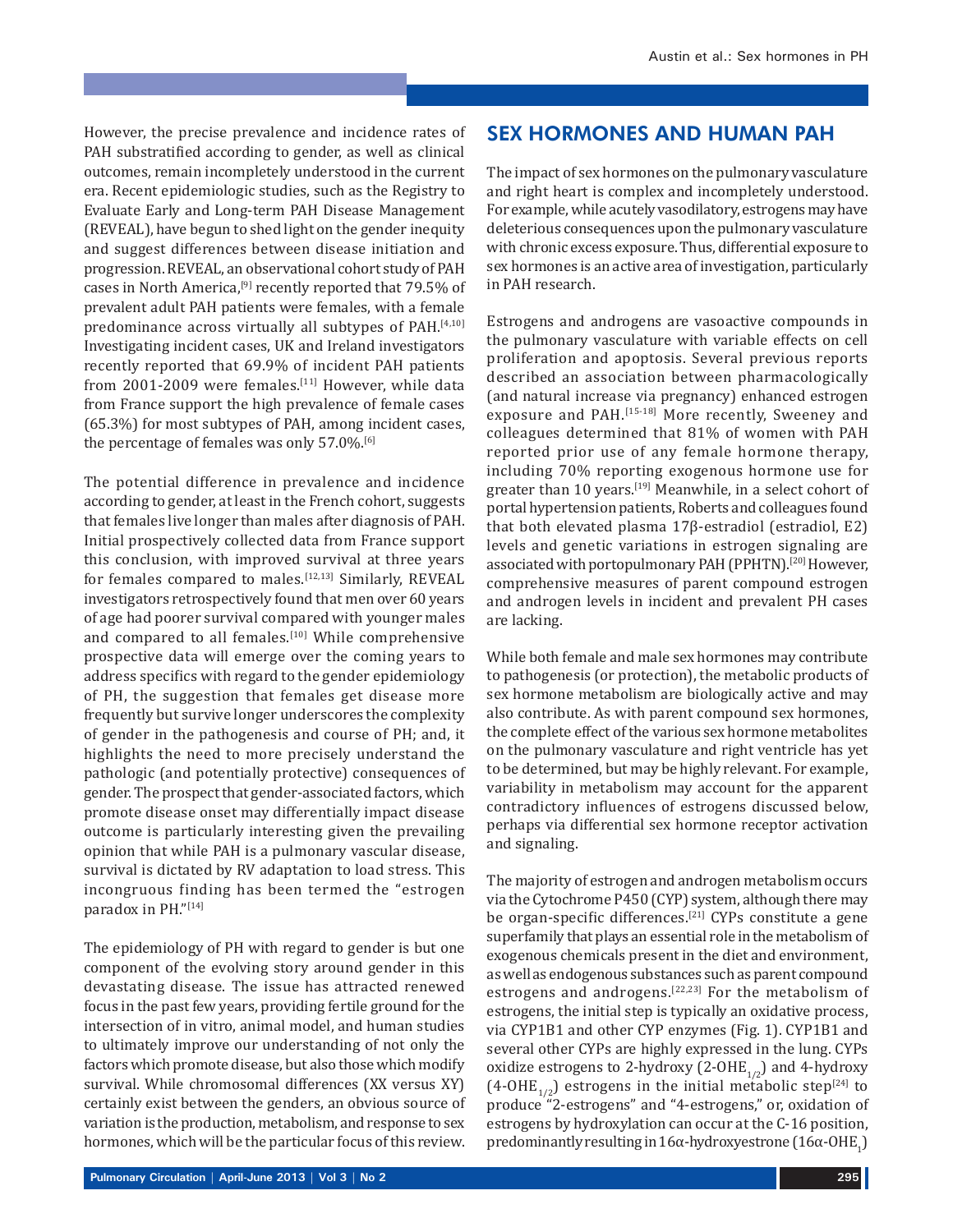

**Figure 1:** Simplified schematic of estrogen metabolism. Parent compound estrogens are metabolized via oxidative metabolism to hydroxestradiol forms in the initial step of metabolism. Hydroxylation may occur at position C2, C4, or C16. This step of oxidative metabolism determines the nature of the biologic effects of the metabolites of 17β-estradiol (E2). These products are most commonly cleared from circulation via methylation, as demonstrated in Figure 5.

for the ultimate generation of "16-estrogens."[25,26] While full details on the molecular consequences of exposure to the various estrogen metabolites on the pulmonary vasculature are needed, it appears that "2-estrogens" are typically anti-mitogenic, while "16-estrogens" stimulate cellular proliferation by constitutively activating the estrogen receptors. In addition to being more mitogenic, "16-estrogens" may also be more detrimental due to a genotoxic effect via the formation of unstable DNA adducts.[27,28] As a result, one might ultimately hypothesize that individuals who produce more "16-estrogens" are at increased risk of diseases that result from both the mitogenic and genotoxic effects of estrogens.[29-34]

The detection of a germline mutation in the gene bone morphogenetic protein receptor type 2 (BMPR2) gene confers the greatest risk of PAH, although the factors modifying this risk are unclear. Penetrance of PAH among BMPR2 mutation carriers is incomplete and differs according to gender: Female penetrance is  $\sim$ 42%, while male penetrance is  $\sim$ 14%.<sup>[35]</sup> In an effort to determine genetic modifiers of BMPR2-associated PAH, West et al. studied expression array data, verified by quantitative PCR, in BMPR2 mutation carriers' EBV-immortalized lymphocytes, and found that CYP1B1 gene expression was reduced 10-fold among female BMPR2 mutation carriers with PAH compared to healthy females.<sup>[36]</sup> This finding prompted the hypothesis that among female BMPR2 mutation carriers, those with PAH were more likely to possess genetic variants associated with altered CYP1B1 activity, as well as measurable alterations in estrogen metabolites, compared to those without PAH.

To test this hypothesis, targeted functional variants in CYP1B1 were evaluated in a cohort of 140 BMPR2 mutation carriers (86 females, 54 males). Genetic polymorphisms were chosen based upon previous association with alterations in protein function, including CYP1B1 Asn453Ser (N453S).[37] As hypothesized, among females there was a four-fold higher penetrance of PAH ( $P = 0.005$ ) among subjects homozygous for the wild-type genotype (N/N) of CYP1B1 Asn453Ser (N453S); no difference was detected among males. This genotype had previously been associated with alterations in in vitro CYP1B1 activity and with differences in breast cancer risk in humans.[38] A nested study of a small number of those BMPR2 mutation carriers supported this finding. Specifically, female BMPR2 mutation carriers with PAH had a significantly lower ratio of 2-hydroxyestrogens (2-OHE<sub>1/2</sub>): 16α-hydroxyestrone  $(16α$ -OHE<sub>1</sub>) compared to unaffected BMPR2 mutation carriers ( $P = 0.006$ ) carriers.<sup>[39]</sup> In an effort to explore the biology of this association, it was subsequently demonstrated that parent compound estrogens, and "16-estrogens," directly reduce BMPR2 gene expression; additionally, this effect occurred at least in part via direct estrogen receptor alpha ( $ER\alpha$ ) binding to the BMPR2 gene promoter.[40] Taken together, these results support the hypothesis that variations in estrogen metabolism may contribute to the development of PAH among humans at heightened genetic risk (BMPR2 gene mutation), although the precise molecular mechanisms and relevance to variations in estrogen receptor signaling need to be clarified.

# ESTROGEN RECEPTOR SUBTYPES, SIGNALING, AND REGULATION

Two classical estrogen receptors (ERs) exist: ERα and ERβ.[41-45] In addition, an orphan G-protein coupled receptor (GPR30) can also bind estrogen, but seems to be primarily responsible for mediating acute (nongenomic) estrogen effects.[46] ERα and ERβ are steroid hormone receptors that are coded by different genes on different chromosomes. ERα is a 66 kDa protein, while ERβ is 59 kDa. Both ERs exhibit a Deoxyribonucleic acid (DNA)-binding domain, a ligandbinding domain, and an amino terminal transcriptional control domain (AF-1), through which they interact with regulatory binding proteins. The DNA-binding domain and the ligand-binding domain are 97% and 60%, respectively, homologous between both ERs. However, significant differences exist between ERα and ERβ in the AF-1 domain. In addition, the two ERs differ in their tissue distribution, and both ERα and -β have been found to have specific and nonredundant functions in the reproductive, cardiovascular, respiratory, central nervous, immune, and skeletal systems. At least two splice variants for  $ER\alpha$  ( $ER\alpha$ -36 and  $ER\alpha$ -46) and four splice variants for ERβ (ERβ2, -4, -5, Δexon5) have been described, thereby, further contributing to the complexity of ER effects.[44]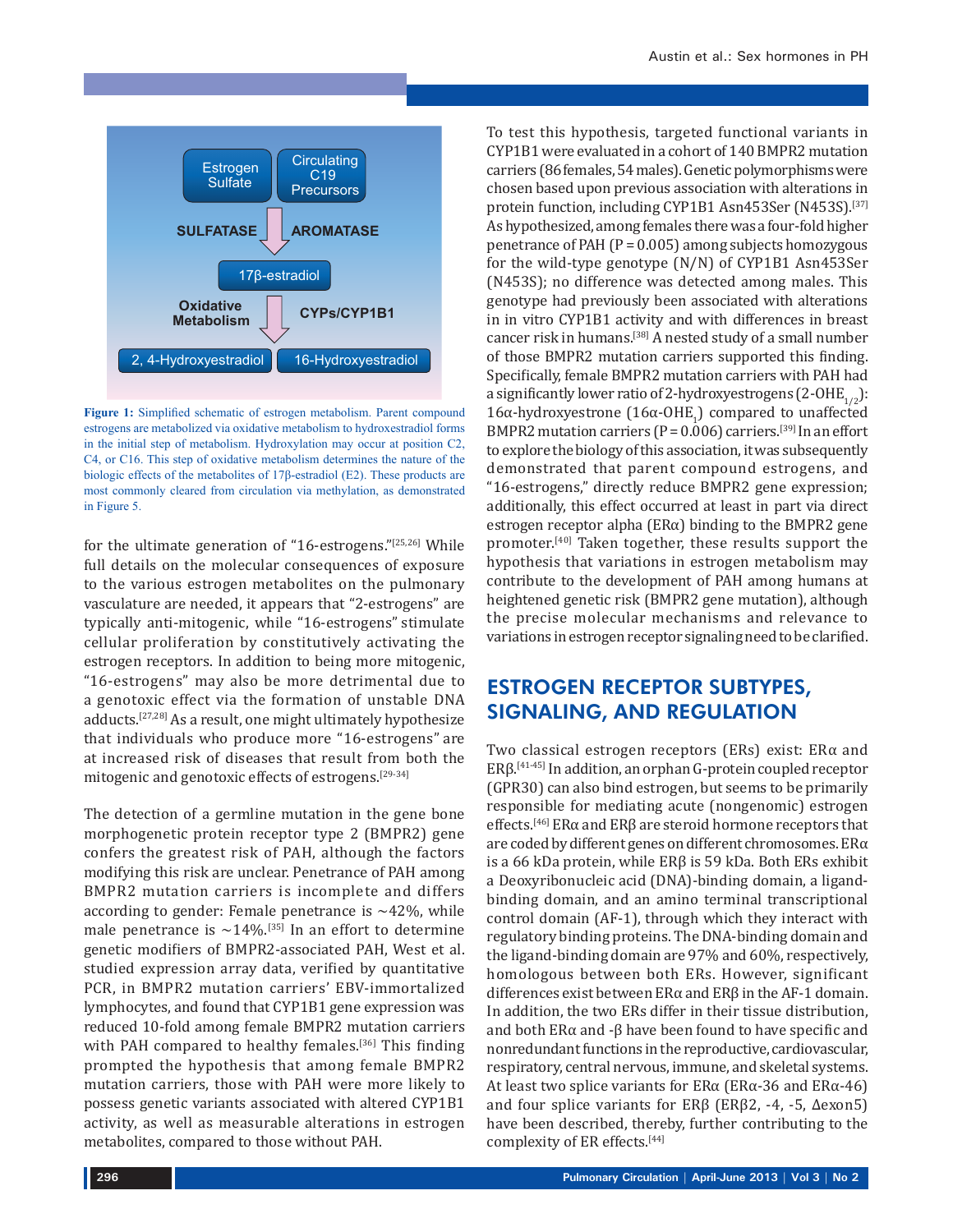While initially described to be located in the cytoplasm and nucleus, more recent evidence suggests that both ERα and ERβ can also be located in the cell membrane, where they mediate nongenomic estrogen signaling. $[47]$ In addition, ERβ has also been found in the mitochondria, where it is purported to modulate mitochondrial DNA transcription.[48,49] These diverse cellular locations reflect the different existing mechanisms and how ERs mediate their various effects.[41-45] Briefly, four major signaling pathways exist (Fig. 2). The classical (genomic or direct) pathway of ER signaling follows estrogen binding to cytoplasmatic ERα or ERβ, resulting in dissociation of chaperone proteins away from the ER with subsequent ER conformational change and dimerization of the estrogen-ER complex with another estrogen-ER complex. This is followed by translocation of the dimerized estrogen-ER unit to the nucleus, where it then binds to estrogen responsive elements (EREs) and acts as a classical transcription factor, with its function being modified by co-activators and co-repressors. In the tethered pathway, the estrogen-ER-complex dimer—instead of directly binding to EREs indirectly affects gene regulation by binding to other transcription factors. Thirdly, ER activation, dimerization, and nuclear translocation can also occur in an estrogenindependent fashion through direct phosphorylation by nonestrogen ligands (usually a growth factor, e.g., epidermal growth factor<sup>[1,50]</sup>). Lastly, recent evidence suggests that  $ER\alpha$ or ERβ can also be located on the cell membrane, where they, upon estrogen binding, directly activate kinases or other second messengers (e.g. phosphoinositide 3-kinase (PI3K), mitogen-activated protein kinase (MAPK)), thereby, leading to rapid cellular affects (e.g. endothelial nitric oxide synthase (eNOS) or ion channel activation) without affecting gene expression (referred to as the non-genomic pathway).[47] In contrast to genomic effects, which occur over several hours, non-genomic effects occur within seconds to minutes. Non-genomic ER signaling appears to be particularly important in the cardiovascular system, and in the cellular response to acute injury.[51-58]

Multiple factors regulate ER expression and activity.<sup>[41]</sup> For example, estrogen increases ER transcription, while progesterone, vitamin D and the ERα variant ERα-36 have been reported to decrease expression of ER. However, estrogen binding to the ER may also stimulate its ubiquitination and proteosomal degradation. Furthermore, methylation of the ER promoter reduces ER mRNA levels, and transcription factors or enzymes such as myocyte enhancer



**Figure 2:** Major estrogen receptor (ER)-mediated signaling pathways engaged by 17β-estradiol (E2). **(A)** and **(B)** E2 diffuses through the cell membrane and interacts with ER-α or –β, followed by formation of E2-ER homo- or heterodimers. The E2-ER complexes then translocate into the nucleus to interact with estrogen response elements (ERE; A) or with other transcription factors (TF; B). **(C)** ERs are directly phosphorylated by growth factors (GF). **(D)** E2 can interact with membrane-bound classical ERs or GPR30, leading to rapid changes in protein function without immediately altering genomic pathways.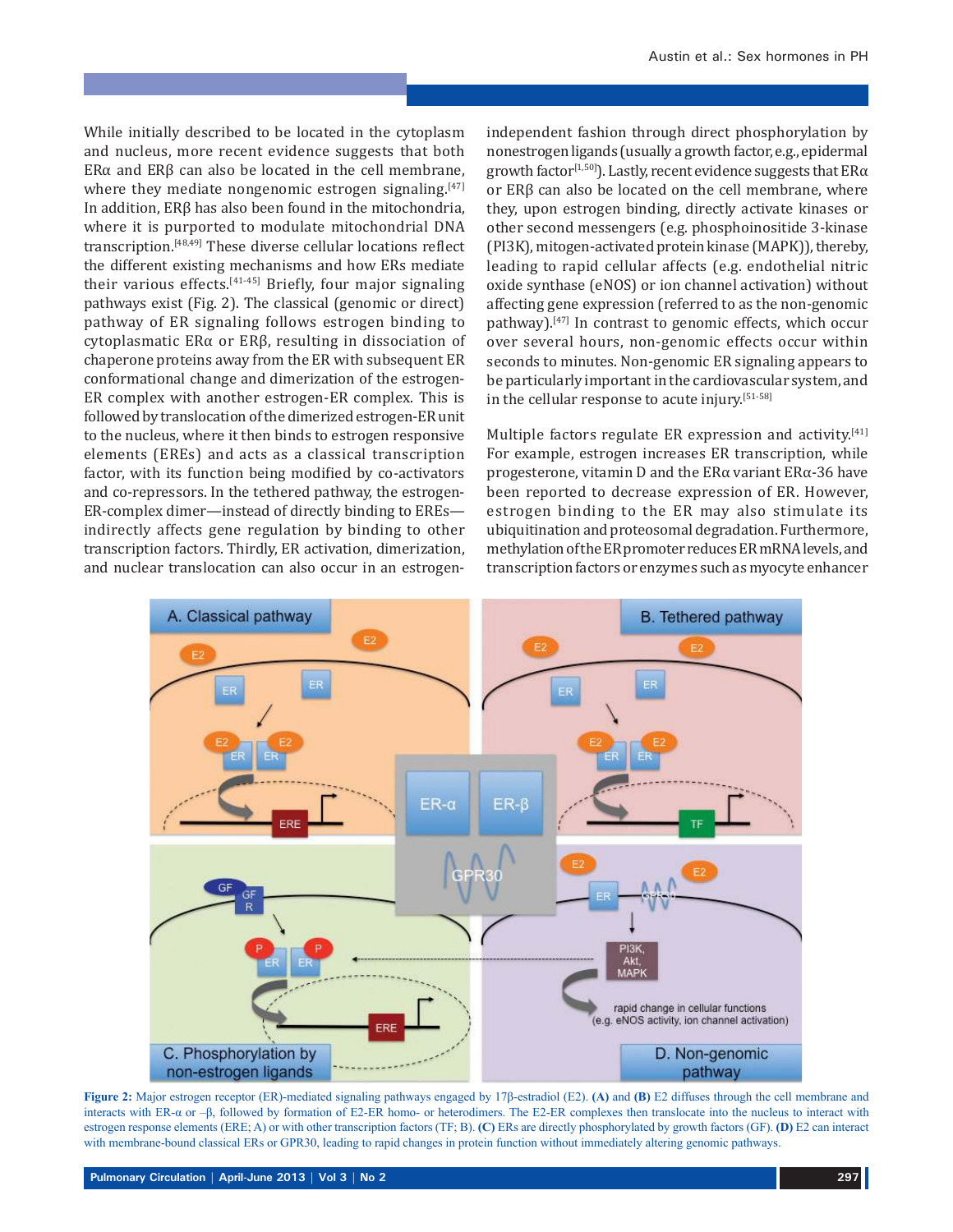factor 2 or class II histone deacetylase may downregulate ERα expression. In addition, post-translational ER modification occurs, with S-nitrolysation inhibiting, and acteylation enhancing ER transcriptional activity. Consequently, ER expression and activity are significantly affected by sex and variations in endogenous sex hormone levels (e.g., menstrual cycle and menopause), as well as other factors, such as age and disease. Furthermore, ERα or ERβ splice variants are responsible for significant variations in ER effects, and ER splice variants can silence signaling of other ERs. For example, ERβ2 dimerizes with preferentially ER $\alpha$ , thereby, facilitating degradation of the latter.<sup>[59]</sup>

# The role of estrogen receptors in the pulmonary vasculature (from animal to human, and from health to disease)

Both ERα and ERβ are present in endothelial cells and smooth muscle cells of the systemic vasculature, where they have been implicated in mediating protective estrogen effects in the setting of acute and chronic vascular injury. Nevertheless,  $ER\alpha$  seems to mediate most of the protective effects of estrogen on injured blood vessels.<sup>[60,61]</sup> Estrogen is also critical for maintaining the homeostasis of the normal endothelium, with effects being mediated by nongenomic activation of both classical ERs as well as G protein-coupled receptor 30 (GPR30).[62-64] However, genomic mechanisms are also involved. Along those lines, several studies have associated single nucleotide polymorphisms (SNPs) in the Estrogen receptor alpha (ESR1) gene (the gene encoding  $ER\alpha$ ) with myocardial infarction, hypertension, and stroke,<sup>[65-67]</sup> while, in hypertensive women, SNPs in Estrogen receptor beta (ESR2) (encoding ERβ) have been linked to increases in left ventricular mass and hypertrophy.<sup>[68]</sup>

In the lung,  $E$ Rα and -β are expressed in pulmonary artery endothelial cells (PAECs),<sup>[69-71]</sup> smooth muscle cells,<sup>[70,72]</sup> airway epithelium,  $[70,73]$  type 1 and 2 alveolar cells,  $[74]$  and alveolar macrophages.[71,75] Several studies suggest more abundant expression of ERβ over ER $\alpha$  in the lung, [74-77] while others suggest a more predominant role for  $ER\alpha$ .<sup>[71]</sup> It is, therefore, conceivable that the predominance of one ER over the other may depend on the clinical context. Factors such as sex, age, hormonal status, and the presence of disease likely also play a significant role. Lastly, ER expression and function may be species-specific. It should also be noted that divergent results between studies may be due to the fact that some studies look at ER transcript, while others investigate ER protein. In general, the role and expression of ERα and ERβ in the pulmonary vascular system is not as well described as in the systemic vasculature, and most of the currently available information comes from studies using animal tissues. These studies (reviewed below) demonstrate that both ERα and ERβ are present and physiologically active in lung blood vessels.

*In vitro and ex vivo studies of lung vascular ER signaling*. In studies of simian virus, 40-transformed rat lung vascular endothelial cells (TRLECs), Hisamoto et al. demonstrated that E2-induced eNOS activation through a nongenomic, ERα-mediated, and Akt-dependent mechanism.[51] Another group reported that E2 increases eNOS activity in fetal lamb PAECs through activation of ER $\beta$  in caveolae.<sup>[52]</sup> Also, in fetal PAECs, Sherman et al. demonstrated that E2 enhances prostacyclin synthesis in fetal PAEC through an ERβ- and calcium-dependent, but tyrosine kinase/ MAPK-independent, mechanism.[53] Lahm et al. have previously shown that, in isolated rat pulmonary artery rings, administration of the selective ERα-agonist propyl pyrazole triol (PPT) attenuates phenylephrine-induced vasocontraction, while administration of the selective ERβ-agonist diarylpropionitrile (DPN) attenuated hypoxia-induced vasocontraction.<sup>[78]</sup> Of note, these effects were abolished after administration of the nitric oxide synthase (NOS) inhibitor L-NG-Nitroarginine Methyl Ester (L-NAME), suggesting that the effects of the ER-subtype selective agonists are endothelium- and NO-dependent. Since activation of either ER subtype resulted in rapid (within 20-30 minutes of administration) vasocontraction, the authors concluded that these effects were mediated through the nongenomic pathway. This observation of NO-dependent, nongenomic vasorelaxation is consistent with reports of nongenomic, ER-mediated NO release in the systemic vasculature.<sup>[54]</sup>

*In vivo studies of lung vascular ER signaling*. Immunohistochemical investigations have demonstrated both ERα and -β in PAECs of normal rats and mice, respectively.[70,71] With regards to PAH, a recent study by Umar et al.<sup>[79]</sup> demonstrated that administration of E2 to male rats in a monocrotaline model attenuated established severe PAH. Interestingly, E2 protection was lost after coadministration of the selective ERβ-antagonist 4-[2-Phenyl-5,7-bis(trifluoromethyl) pyrazolo[1,5-a] pyrimidin-3-yl]phenol (PHTPP), while treatment with an ERβ-agonist (DPN) replicated E2's effects on the pulmonary vasculature and RV. The authors, therefore, concluded that E2 protection in their model was mediated by an ERβ-mediated mechanism. ER-mediated protection was also demonstrated in a study by Lahm et al. in which E2 was administered to male rats with hypoxia-induced PH (HPH).<sup>[80]</sup> In this study, E2 attenuated hemodynamic alterations, hypoxia-induced erythrocytosis, and pulmonary vascular and RV remodeling in an ER-dependent fashion, as evidenced by loss of E2 protection after coadministration of the nonselective ER-antagonist fulvestrant. E2 protection was associated with ER-mediated decreases in lung and RV ERK1/2 activation. Similar ER-mediated effects were confirmed in isolated rat PAECs. Importantly, E2 exerted differential effects in normoxic and hypoxic cells. In particular, E2 decreased Extracellular signal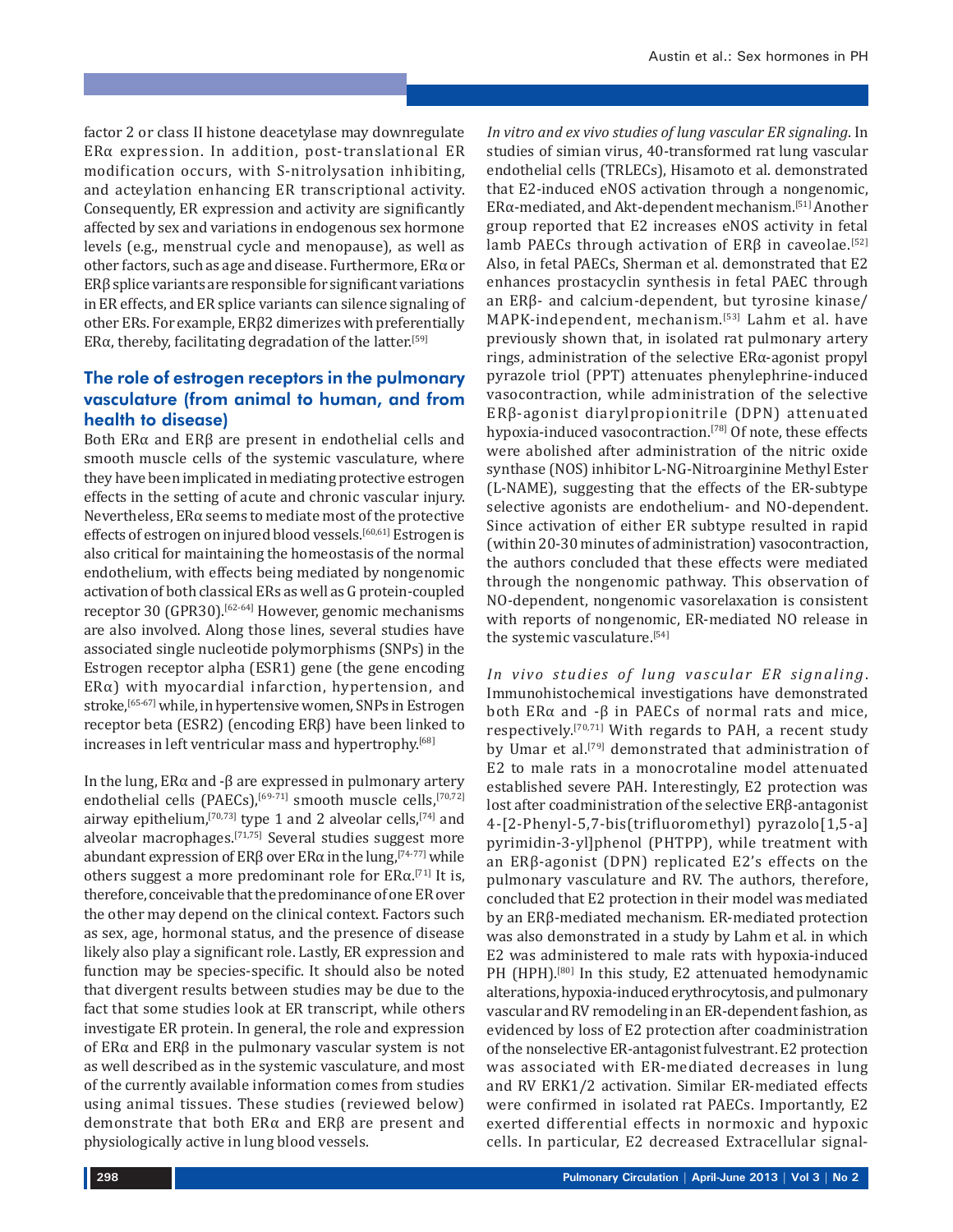regulated protein kinases 1 and 2 (ERK1/2) activation and increased expression of the cell cycle inhibitor  $p27^{kip1}$ and the autophagy marker Microtubule-associated protein 1A/1B-light chain 3-phosphatidylethanolamine conjugate (LC3-II) in hypoxic (1%  $O_2$  for 48 hours), but not normoxic, rat PAECs. These effects were accompanied by a decrease in PAEC secretion of vascular endothelial growth factor (VEGF) and inhibitory E2 effects on cell proliferation during hypoxia only. Differential, context-specific effects of E2 on proliferative processes may, therefore, explain at least in part the protective effects of estrogens in animal models of PH. Of note, E2 effects on hemodynamics and RV mass in the Lahm study were not attenuated with ERβ-antagonist cotreatment, while coadministration of ERα-antagonist 1-methyl-4-phenyl pyridinium (MPP) lead to a significant decrease in E2 protection. Interestingly, animals cotreated with E2 and ERα-antagonist exhibited a significant decrease in cardiac output, suggesting a predominantly RV-directed mechanism of E2 and ERα action. On the other hand, E2 effects on certain remodeling and signaling parameters (PA muscularization, PAEC ERK1/2 activation) were attenuated after either selective ERα- or selective ERβblockade, suggesting that both ERs need to be functional for E2 to exert protective effects on these endpoints. However, neither ERα nor ERβ-blockade attenuated E2 effects on RV capillarization or RV ERK signaling. This suggests a potential redundant role of the two ERs with regards to RV remodeling/capillarization in HPH. The authors of this study also evaluated lung vascular ER expression in normal and HPH rats. While ERα expression was not affected by two weeks of hypobaric hypoxia  $(P_{atm} = 362$  mmHg), there was evidence of hypoxia-induced pulmonary vascular upregulation of ERβ (demonstrated by immunohistochemistry). ERβ expression appeared most pronounced in PAECs.

*Studies of ER signaling in humans*. With regards to human pulmonary vascular disease, a recent study of genomewide Ribonucleic acid (RNA) expression profiling in lungs of patients with PAH or PH secondary to idiopathic pulmonary fibrosis (IPF-PH)<sup>[81]</sup> demonstrated upregulation of ESR1 in PAH subjects relative to normal controls and IPF-PH. Segregation of PAH and normal control samples into females and males showed that both female and male PAH had a higher mean expression of ESR1 than female or male controls. However, the experimental groups in this study were relatively small ( $n = 4-11$ ). ESR1 has also been involved in the development of PPHTN. In the previously mentioned study of patients with advanced liver disease by Roberts et al.,<sup>[20]</sup> SNPs in the ESR1 gene were (amongst SNPs in other genes) associated with an increased risk of PPHTN development. While these studies suggest an association between ESR1 and PAH/PPHTN, it is not known if this represents a pathogenic mechanism of PAH/PPHTN development versus a consequence of the disease (e.g., a

**Pulmonary Circulation | April-June 2013 | Vol 3 | No 2 299**

compensatory mechanism for impaired ERα or ERβ signaling, or for other abnormalities in E2 signaling pathways).

Taken together, the role of the ERs in the development of PAH at this point remains unclear. While in vitro, ex vivo, and in vivo studies in monocrotaline-PH and HPH suggest potential protective effects of ERα and/or ERβ, the two currently available human studies suggest an association between ESR1 and PAH/PPHTN development. However, cause and effect in human PAH remain unclear. Further mechanistic animal studies in angioproliferative PH models, as well as further epidemiologic studies in PAH patients, will hopefully help shed further light on this issue.

### The role of estrogen receptors in the right ventricle

Very little is known about the role of the ER in the right ventricle. Multiple studies in different types of acute or chronic left ventricular injury have demonstrated ERαor ERβ-mediated protective effects of E2 on functional parameters and markers of myocardial metabolism, inflammation, and apoptosis.[82-85] These effects likely occur through E2 action on cardiomyocytes and endothelial cells, as well as progenitor cells and inflammatory cells.<sup>[41]</sup> Given that RV systolic function in both healthy and PAH-affected women is superior relative to men, and correlates with E2 levels,  $[86,87]$  it is conceivable that E2 also has direct, ER-mediated RV cardioprotective effects. Such a notion is supported by the studies by Umar et al.<sup>[79]</sup> and Lahm et al.,<sup>[80]</sup> in which E2 exerted beneficial effects on RV function. The first study (using a monocrotaline model of PH) suggested an ERβ-mediated mechanism of action, while involvement of ERs in the second study (performed in an HPH model) was more complex. While the authors of the latter study demonstrated E2-mediated increases in CO that were attenuated after nonselective ER-blockade as well as selective ERα-blockade, E2 effects on RV capillarization as well as RV ERK1/2 activation were only attenuated after nonselective ER-blockade, but not after ERα- or ERβselective blockade. This may suggest potential redundant functions of each ER subtype in mediating E2 effects on these endpoints. To date, no study has investigated the role of the ER in the RV in human PAH. Since RV function in healthy individuals correlates with E2 levels,[87] and given the currently existing animal studies of ER-mediated E2 action in both the LV and RV, it is likely that E2 affects function in the human RV at least in part via ER.

In conclusion, ER signaling is very complex, and not only regulated on a transcriptional and translational level, but also affected by the presence or absence of coactivators, corepressors, and splice variants, as well as by epigenetic phenomena, tissue distribution, and factors like age, sex, hormonal status, and disease. The role of the ER in PAH development, though likely important, remains poorly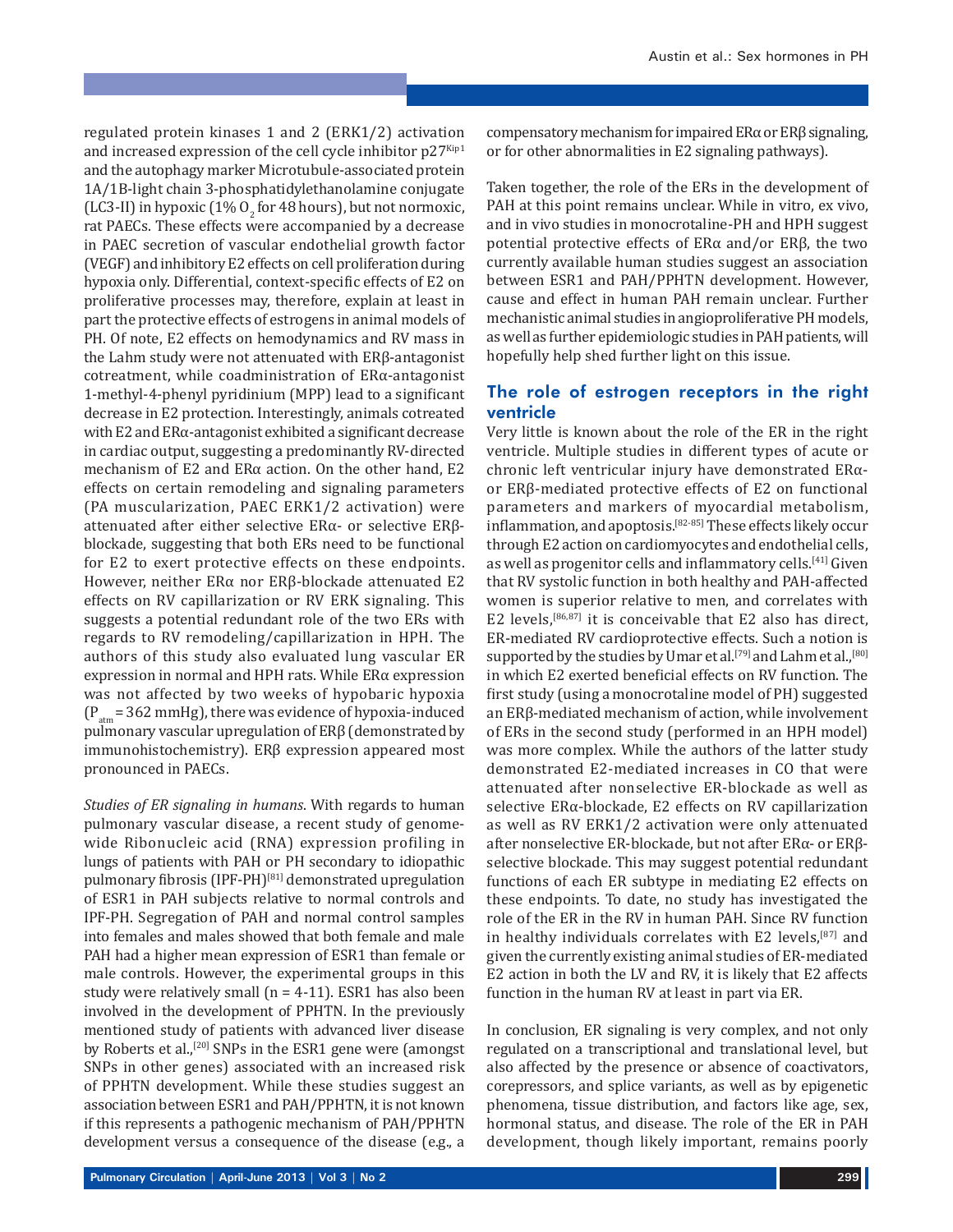defined. Additional investigations of ER signaling in advanced animal models of PH and in PAH patients may help further elucidate the molecular mechanisms of sex differences in PAH, and may facilitate the development of novel nonhormonal, targeted therapies for PAH patients of either sex.

# EXPERIMENTAL PH: BMP SIGNALING AND ESTROGENS

### BMPR2-estrogen interaction

Enhanced estrogenic activity appears to be a risk factor for human PAH, and a BMPR2 gene mutation is a roughly ×100,000 risk factor for PAH; thus, an important question is whether these two factors are independent or interacting. Recent data suggests that estrogen and Bone morphogenetic protein (BMP) signaling interact in complex ways. Broadly, estrogens suppress BMP signaling through transcriptional and nontranscriptional means, while BMP signaling modulates the mode of estrogen signaling.

There is an increasing body of literature from the osteoporosis and breast cancer fields examining interaction between BMP signaling and estrogen. Estrogen suppression of the BMP pathway appears to be through nongenomic estrogen receptor signaling: E2 suppresses BMP2-induced differentiation of osteoblasts; this was true even in mice with an ΕRα mutated to prevent DNA binding.<sup>[88]</sup> Estrogen can also suppress  $BMP4^{[89,90]}$  and  $BMP7^{[91]}$  expression in different tissue types. This consensus of estrogen inhibition of BMP signaling is not perfect; however, E2 may increase BMP6 expression in some breast cancer cell lines.[92]

There is also evidence from the literature that BMP signaling modulates estrogens. In breast cancer cells, BMP2 induces expression of an estrogen splice variant that lacks transcriptional activation domains, and is restricted to noncanonical signaling.[93] In lactotrophs, BMP directly inhibits ER transcription, $[94]$  and induces prolactin expression<sup>[95]</sup> through direct SMAD binding of the promoters. In oocytes, BMP6 enhances E2 synthesis but not progesterone.<sup>[96]</sup>

In summary, in the non-PAH literature, there is substantial evidence that the typical role of estrogens is to suppress the BMP pathway, particularly through nongenomic signaling, while the BMP pathway has extensive and complex regulation of estrogens and estrogen receptors.

### Effect of BMPR2 mutation on estrogen receptor trafficking

BMPR2 normally regulates steroid hormone receptor trafficking,[97] and BMPR2 mutation results in defects in glucocorticoid receptor (GR) trafficking.[98] GR trafficking is regulated by cofilin phosphorylation,<sup>[99]</sup> and BMPR2

directly binds and regulates the primary protein which phosphorylates cofilin, LIM kinase 1 (LIMK1).[100,101] The most likely mechanism for BMPR2 regulation of steroid hormone receptor trafficking is thus through direct interaction with LIMK1 and consequent regulation of cofilin. However, this mechanism has not been explicitly tested, and BMPR2 may also regulate receptor shuttling through its direct regulation of  $Src^{[102]}$  or Dynein light chain Tctex-type 1 (DYNLT1).<sup>[103]</sup>

BMPR2 mutant pulmonary microvascular endothelial cells (PMVECs) show dysregulation of ERα trafficking; by estrogen response element luciferase reporter assay, BMPR2 mutant PMVECs have dramatically reduced canonical (genomic) response to either E2 or  $16\alpha$ -OHE<sub>1</sub> signal (Pulmonary Circulation 2013, in press). By immunohistochemistry, instead of the movement of ERα to the nucleus caused by E2 in control PMVEC, in BMPR2 mutants  $ER\alpha$  appears to move to the cell surface (Fig. 3). While this has not been explicitly tested, this implies that in the context of BMPR2 mutation, estrogens preferentially signal through nongenomic means.

# $16\alpha$ -OHE<sub>1</sub> worsens penetrance in BMPR2 mutant mice and suppresses BMPR2 protein levels in control mice

Increased  $16\alpha$ -OHE<sub>1</sub> is correlated with increased penetrance in human heritable PAH patients, both female<sup>[39]</sup> and male (Fessel et al., Pulmonary Circulation 2013, submitted; title: "Interaction of BMPR2 and Estrogenic Compounds in PAH"). To determine whether this correlation implied causation, Fessel et al. treated control mice or mice with two different inducible BMPR2 mutations with  $16\alpha$ -OHE<sub>1</sub> in osmotic pumps. They reported that  $16\alpha$ -OHE<sub>1</sub> doubled penetrance of significantly increased pulmonary vascular resistance (defined as PVR increase of at least 50% from controls). Physiologically, this appeared to be caused by a decrease in patent vessels, based on perfusion by contrast agent.

In whole lung from control mice,  $16α$ -OHE<sub>1</sub> suppressed



**Figure 3:** BMPR2 mutant PMVEC show dysregulation of ERα trafficking. Immunohistochemistry studies demonstrate abnormal movement of ERα in BMPR2 mutant cells. While in control PMVEC (left) the ERα moves to the nucleus with E2 stimulation, ERα appears to move to the cell surface in BMPR2 mutant PMVEC cells (right) stimulated by E2 exposure.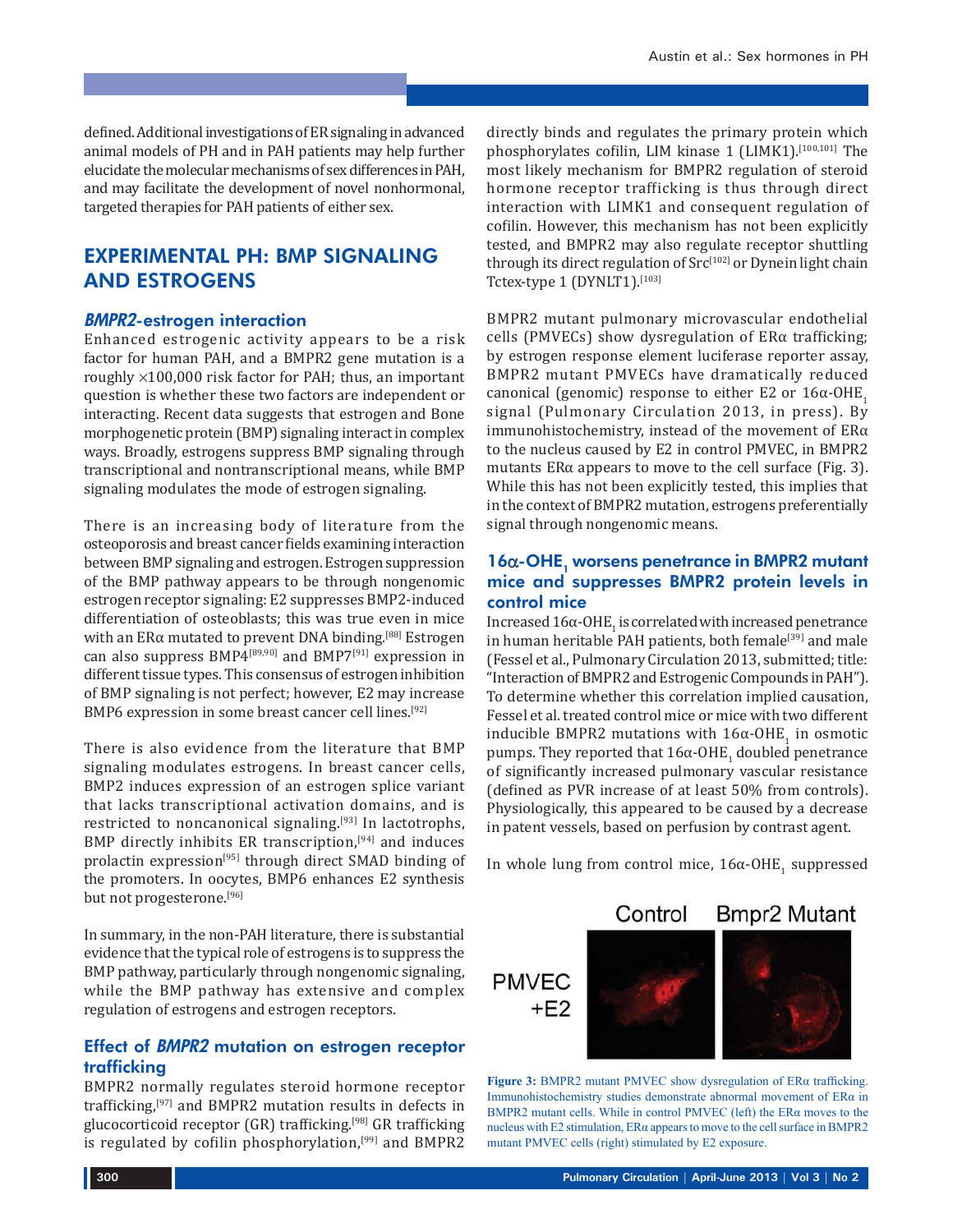BMPR2 protein levels three-fold and SMAD 1/5/8 phosphorylation two-fold, without a change in BMPR2 expression. These changes were also seen to a lesser extent in kidney. Estrogens regulate the lysosome through a nontransciptional mechanism $[104]$  and BMPR2 protein levels are primarily regulated through lysosomal degradation.[105] While this hasn't been explicitly shown, the simplest hypothesis for estrogen regulation of BMPR2 protein levels is thus through lysosomal activation.

However, this estrogen-mediated suppression of SMAD phosphorylation and BMPR2 protein levels was not the explanation for worsened penetrance in mice overexpressing BMPR2 dominant negatives; presumably because the dominant negative acts as a decoy for lysosomal degradation,  $16\alpha$ -OHE<sub>1</sub> treatment did not change already suppressed SMAD phosphorylation in these mice. There must be an additional mechanism by which  $16α$ -OHE<sub>1</sub> worsens BMPR2-mediated PAH.

# Gene expression arrays suggest  $16\alpha$ -OHE, causes vascular injury response

To try to uncover this additional mechanism, Fessel et al. performed gene expression arrays on lungs from mice with and without BMPR2<sup>R899X</sup> mutation, and with and without 16α-OHE<sub>1</sub> treatment. Only mice with normal right ventricular systolic pressure (RVSP) were used to avoid expression signature caused by high pressure. It was found that, as expected based on the suppression of BMPR2 by  $16α$ -OHE<sub>1</sub> in control mice, that gene expression in control mice treated with  $16α$ -OHE<sub>1</sub> was shifted somewhat toward the pattern in untreated BMPR2 mutants. Fessel et al. also found that  $16\alpha$ -OHE<sub>1</sub> treatment had the positive effects that are normally associated with estrogen treatment, including suppression of traditional cytokine signaling and inflammatory cell recruitment (Fessel et al., Pulmonary Circulation 2013, submitted; title: "Interaction of BMPR2 and Estrogenic Compounds in PAH"). However, it had additional effects, most of which had previously been reported in the literature for other systems but which had not previously been considered in the context of PAH. Chronic  $16\alpha$ -OHE<sub>1</sub> treatment resulted in increased angiogenesis-related genes, alterations in metabolic genes (including a 3x increase in the insulin resistance gene Resistin), increased platelet and thrombosis related genes, and alterations in the Wnt pathway consistent with induction of angiogenesis.[106] In sum, it appears that in addition to suppressing BMPR2 protein levels directly,  $16\alpha$ -OHE<sub>1</sub> is inducing vascular injury and activation of angiogenesis pathways, potentially through increasing insulin resistance.

### 2-Methoxyestradiol (2-ME) treatment does not prevent BMPR2-related PAH

2-ME ameliorates both hypoxic and monocrotaline-related

PAH through vasodilation and inhibition of cytokines.<sup>[14]</sup> Estrogens have the same molecular effect in BMPR2-related PAH: Based on array data, elevated cytokine expression is suppressed, and based on tail-cuff data, systemic pressures have statistically significant decrease in the presence of chronic 2-ME. However, despite this, 2-ME was not capable of preventing BMPR2-related PAH.

BMPR2<sup>R899X</sup> mutant or control mice were implanted with pumps containing vehicle, 2-ME alone,  $16\alpha$ -OHE<sub>1</sub> alone, or a mixture of 2-ME and  $16α$ -OHE<sub>1</sub> for four weeks, after a prior two weeks of induction of mutation. BMPR2R899X mutant treated with 2-ME alone had a nonsignificant trend toward worse PVR than mutant mice treated with vehicle; those treated with 2-ME in addition to  $16\alpha$ -OHE<sub>1</sub> had a nonsignificant trend toward improvement compared with 16α-OHE<sub>1</sub> alone (although still worse than mutant mice with vehicle).

In sum, these results suggest that 2-ME effect in the context of BMPR2 mutation is essentially a partial agonist: 2-ME has higher affinity for the estrogen receptors, but  $16α$ -OHE<sub>1</sub>, when it binds, does so covalently.<sup>[107,108]</sup> Thus, 2-ME may have a slight beneficial effect in the context of  $16\alpha$ -OHE<sub>1</sub> by lowering the rate of covalent binding through competition for receptors. However, on its own, it has the same negative effects as  $16α$ -OHE<sub>1</sub> on insulin resistance, even though it continues to have the beneficial effects commonly reported (vasodilation and suppression of inflammation).

In conclusion, the BMP pathway and estrogen have multiple avenues of mutual regulation (Fig. 4). Classical estrogen signaling leads to transcriptional suppression of BMP ligands and receptors.<sup>[40,89-91]</sup> BMPR2 is an important determinant of steroid hormone sensitivity,<sup>[97]</sup> and properly functioning BMPR2 promotes classical estrogen signaling through assisting translocation of the complexes to the



**Figure 4:** The BMP pathway and estrogen have multiple avenues of mutual regulation.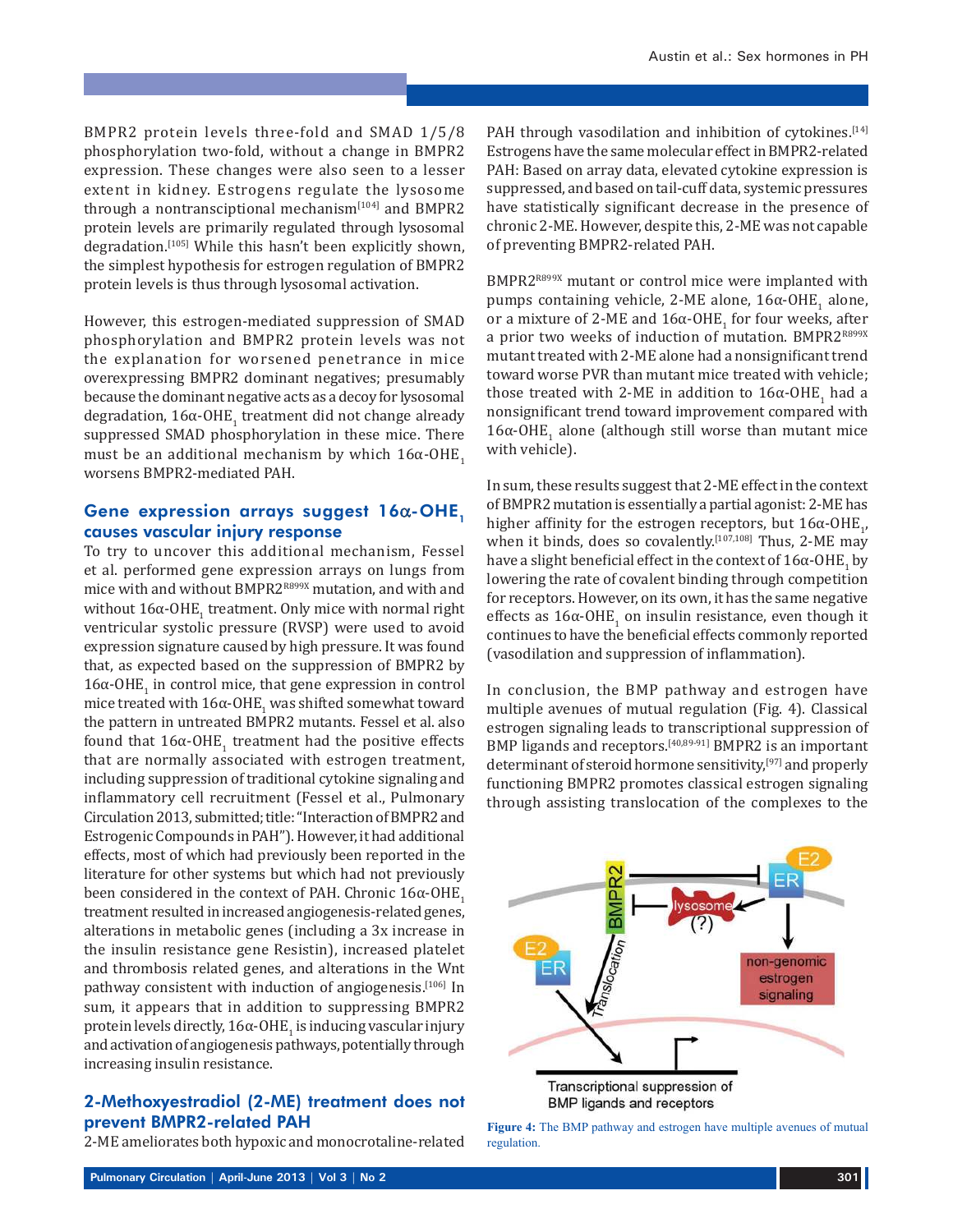nucleus. Mutant BMPR2 prevents classical estrogen signaling, and promotes cell surface ER, associated with nongenomic signaling (Fig. 4). Nongenomic ER signaling suppresses BMP signaling,<sup>[88]</sup> most likely through induction of lysosomes<sup>[104]</sup> which regulate BMPR2 protein level<sup>[105]</sup> (estrogen reduces BMPR2 protein levels [in press]). Functionally, then increased estrogen signaling leads to decreased BMP signaling through multiple mechanisms. In addition, while estrogen signaling is vasodilatory and anti-inflammatory, it also promotes PAH in the context of BMPR2 mutation through promoting insulin resistance,<sup>[109]</sup> angiogenesis,<sup>[110]</sup> and thrombosis.<sup>[111,112]</sup>

# EXPERIMENTAL PH: EFFECTS OF GENDER, ESTRADIOL METABOLITES, AND PROGESTINS

Numerous studies indicate that E2 and female gender have protective effects in experimental PH, mainly hypoxia- and monocrotaline-induced PH (MCT-PH).<sup>[2]</sup> Yet, as previously noted, an "Estrogen Paradox" exists in PAH as it occurs more frequently in women although women with PAH have better right ventricular function and survival compared to men with PAH.<sup>[10,12,14,113]</sup> The apparent contradictions posed by the effects of female gender and estrogens in experimental PH versus human PAH may be explained by the complexity of E2 metabolism and limitations of the experimental models used.[14,114]

#### Estrogen metabolites and the vasculature

The oxidative metabolism of E2 determines the nature of the biologic effects of this endogenous estrogen. C16 hydroxylation leads to the production of estriol ( $16\alpha$ -hydroxyestradiol) and  $16\alpha$ -OHE<sub>1</sub>, very active estrogens.[115] The C4 hydroxylation leads to formation of catechol estrogen 4-hydroxyestradiol with significant estrogenic activity, an unstable but very reactive metabolite which induces oxidative stress and formation of DNA adducts. Importantly, the metabolites of the

16-hydroxylation and 4-hydroxylation pathways have significant proinflammatory, $[116]$  mitogenic, $[117]$  and angiogenic properties. $[118]$  In contrast to the 4- and 16-hydroxylation pathways, C2 hydroxylation leads to the formation of 2-hydroxyestradiol (2-OHE), a metabolite with very low affinity for estrogen receptors, which is quickly cleared  $(t/2 = 90$  minutes) from the plasma by prompt O-methylation which is catalyzed by catechol-O-methyl transferase.[119] The product of this reaction is 2-ME, a metabolite with no reported estrogenic activity.[120] The known biological effects of 2-ME are mediated by estrogen receptor-independent mechanisms<sup>[121]</sup> and 2-ME exhibits strong antimitogenic, antiangiogenic and anti-inflammatory effects (Fig. 5).[120-122]

Several lines of evidence strongly suggested that some estradiol metabolites may have vascular protective effects and that the protective effects of E2 are mediated, at least in part, by its downstream metabolites, products of the 2-hydroxylation pathway.<sup>[121]</sup> In support of this hypothesis, in vivo studies demonstrated that (1) 2-ME, its metabolic precursor 2-OHE, and its synthetic analogue 2-ethoxyestradiol (2-EE), attenuate vascular and renal dysfunction, and 2-ME has antiangiogenic, antiinflammatory, and antiproliferative effects in obese, diabetic ZSF1 rats;[123,124] (2) 2-OHE attenuates renal disease in puromycin aminonucleoside nephropathy;[125] and (3) both 2-OHE and 2-ME reduce vascular and cardiac remodeling induced by chronic nitric oxide synthase inhibition.<sup>[126]</sup> Furthermore, all three, 2-ME, 2-OHE, and 2-EE inhibit cardiac fibrosis and remodeling in an isoproterenol-induced cardiac hypertrophy rat model, [127] and 2-ME inhibits injuryinduced neointimal proliferation and smooth muscle cell growth in rats.[128]

#### Estrogen metabolites and experimental PH

The first evidence that estradiol metabolites may influence the development of PH comes from studies by Tofovic and  $colleagues^{[129]}$  who demonstrated that, in male rats with MCT-PH, 2-OHE and 2-ME attenuate the development



**Figure 5:** Crossroads of estradiol metabolism in PAH: Activities of 2-hydroxylation, 16alpha-hydroxylation, and 17beta-HSD pathways may determine the overall biological effects of estradiol in PAH.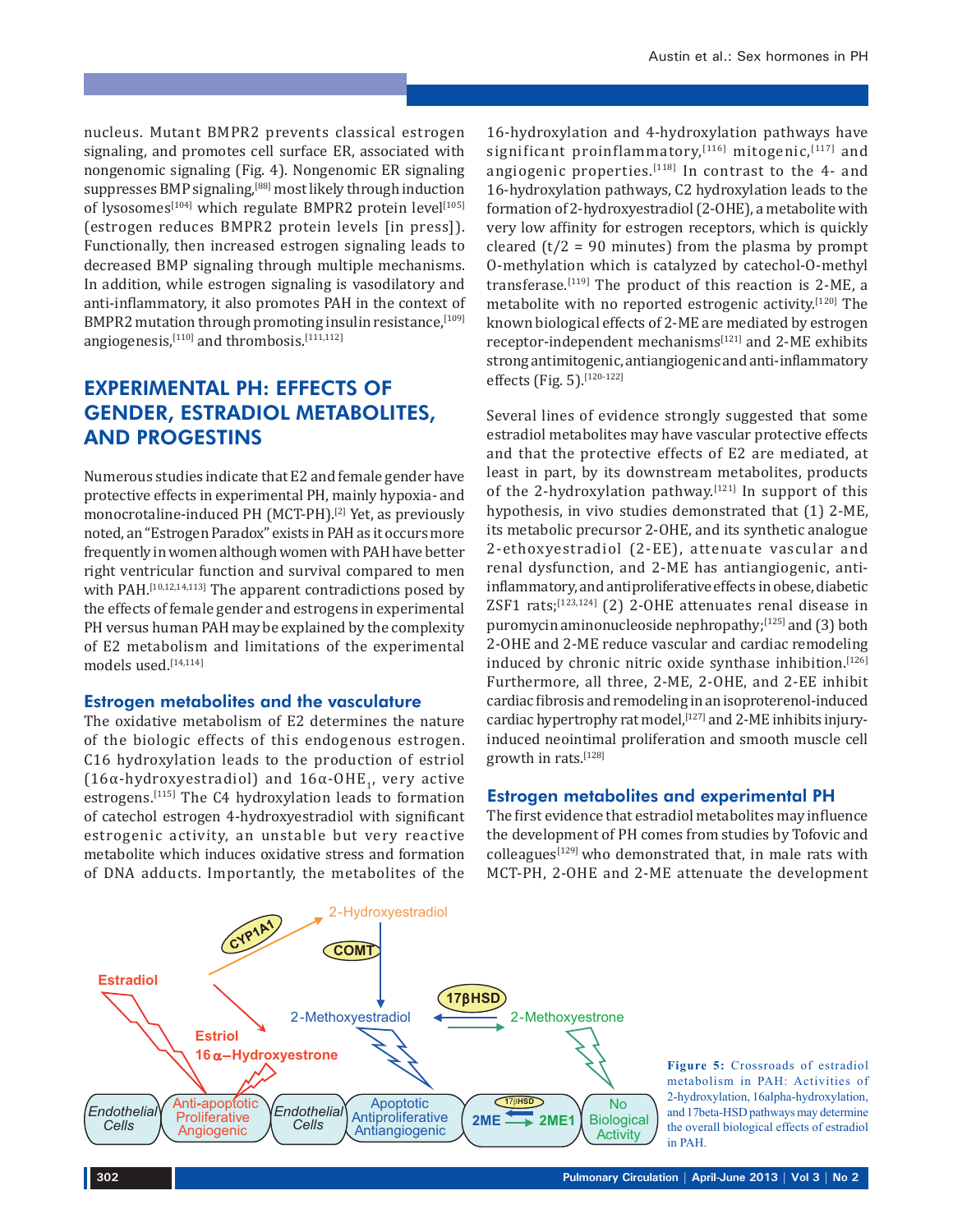and 2-ME retards the progression of disease, and that both 2-OHE and 2-ME attenuate lungs inflammatory response and right ventricular and pulmonary vascular remodeling. Notably, ovariectomy (OVX) exacerbates MCT-PH or bleomycin-induced PH and pulmonary fibrosis, and treatment of OVX pulmonary hypertensive animals with 2-ME attenuates pulmonary vascular remodeling, RV hypertrophy, and pulmonary inflammation and fibrosis and eliminates the mortality due to ovariectomy.[130,131] Furthermore, 2-ME attenuates the development and retards the progression of hypoxia-induced PH in male rats $[132]$ and has synergistic effects with sildenafil and bosentan in attenuating pulmonary vascular remodeling and pulmonary inflammation and in reducing mortality in MCT-PH male rats.[133] Similar effects in male rats with MCT-PH are seen with synthetic analog 2-EE.<sup>[127]</sup> The beneficial effects of E2 in MCT-PH are associated with increased lung NO and prostacyclin levels and reduced endothelin levels, and the inhibitory effects on of E2 on vascular remodeling are linked to down-regulated expression of phosphorylated Akt and up-regulated expression of cyclooxygenase-2.[134] 2-ME is decisively more potent than E2 in increasing prostacyclin synthesis and release, in inhibiting endothelin synthesis in endothelial cells (ECs), and in stimulating NO release from endothelium.[14,121] Likewise, in systemic and pulmonary vascular smooth muscle cells, 2-ME exerts stronger antimitotic effects than E2 itself, $[14,121]$  and inhibition of vascular remodeling by 2-ME is also associated with down-regulated expression of phosphorylated Akt and upregulated expression of cyclooxygenase-2.[128] Thus, at least in part, the beneficial effects of E2 in experimental PH may be mediated by its major non-estrogenic metabolite 2-ME.

However, MCT- and hypoxia-induced PH may not be the best models for studying the complexities of estrogen pharmacology in human PAH.<sup>[14,114]</sup> The hallmark vascular change in hypoxia- and MCT-induced PH is medial thickening and neomuscularization, with only mild endothelial damage. This is in contrast to the marked endothelial involvement in severe PAH in humans characterized by occlusive proliferation of endothelial cells and formation of plexifom lesions. Estradiol and 2-ME have opposing effects on ECs:E2 is promitogenic, proangiogenic, and antiapoptotic, whereas 2-ME is antimitogenic, antiangiogenic, and proapoptotic. This may have significant ramifications for the overall effects of estrogens in experimental PH, and the overall effects of gender and E2 in experimental PH may depend on the model system used.<sup>[14,114]</sup> Therefore, it was suggested<sup>[129]</sup> that the effects of estrogens and their metabolites should be studied in a model that more closely mimics vascular (endothelial) alterations seen in human PAH, i.e., rat model of angioproliferative PH induced by administration of VEGFR2 antagonist SU5416 and exposure to hypoxia (Sugen [Su5416] plus hypoxia [SuHx rats]].<sup>[135]</sup>

Opposite to the gender effects in hypoxia- and MCT-induced PAH, in this model of experimental PH, female gender does not protect against PH.<sup>[136]</sup> Female rats rather develop more severe disease and, when compared to males, have increased lung weight and collagen content, as well as more severe nitrosative and oxidative lung injury.<sup>[137,138]</sup> Plexiform lesions are detected in female animals as early as three weeks after administration of SU5416 and exposure to hypoxia.<sup>[138]</sup> Male rats develop predominantly occlusive vasculopathy with sporadic presence of plexiform lesions, whereas female rats develop numerous plexiform lesions with sporadic presence of necrotizing arteritis (Grade 6 lesions, Heath-Edwards classification).[137,138] Also, in opposite to the effects in MCT- and hypoxia-induced PH, in the female model of angioproliferative PH, OVX does not exacerbate but rather tends to attenuate the disease; furthermore, in OVX SuHx rats, rescue treatment with E2 exacerbates vascular lesions and PH. Notably, similar to human PAH, in the angioproliferative PH model (SuHx rats), estrogens induce RV-pulmonary vascular uncoupling; despite more severe PH, females had significantly reduced RV hypertrophy compared to males, and OVX exacerbates the increase in RV mass, effects that are reversed by exogenous E2.[137,138]

2-ME is extensively metabolized by type-2 17β-hydroxysteroid dehydrogenase (17β-HSD-2) to 2-methoxyestrone (2-ME1), a metabolite largely lacking antimitogenic activity in cardiovascular cells. In this regard, in human pulmonary artery smooth muscle cells (hPASMCs) and lung fibroblasts (hLFs), at high pharmacological concentrations (10 $\mu$ M), 2-ME1 had only modest (-10 to  $-20\%$ ) antimitogenic effects.<sup>[139]</sup> Notably, overexpression and increased activity of 17β-HSD-2 abolishes the antimitogenic effects of 2-ME in tumor cells, [140] suggesting that intracellular conversion to its much less active metabolite may significantly influence the biological effects of 2-ME. Importantly, 2-ME1 can be converted back to 2-ME by 17β-HSD type-1 and thereby exhibit cardiovascular effects. All-trans retinoic acid (atRA) increases 17β-HSD type-1 expression and activity $[141,142]$  and would, thereby, be expected to increase the conversion of 2-ME1 to 2-ME. Indeed, in the presence of 1mM of atRA (a concentration that does not affect cell growth) 2-ME1 strongly and in a concentration-dependent manner (10 ng-10  $\mu$ M) inhibits growth of hPASMCs and hLFs  $(-20 \text{ to } -80\%)$ .<sup>[139]</sup> Initial studies have confirmed the importance of 17β-HSD in experimental PH. In male MCT-PH rats, 2-ME1 attenuates the development of PH, RV hypertrophy, and pulmonary vascular remodeling, suggesting that in vivo significant conversion of 2-ME1 back to 2-ME takes place in PAH.[139] Furthermore, in male rats with MCT-PH, 2-ME and atRA have synergistic effects in ameliorating PH and in inhibiting vascular remodeling.<sup>[143]</sup> These studies strongly suggest that 2-ME1 to 2-ME conversion takes place in vivo and that the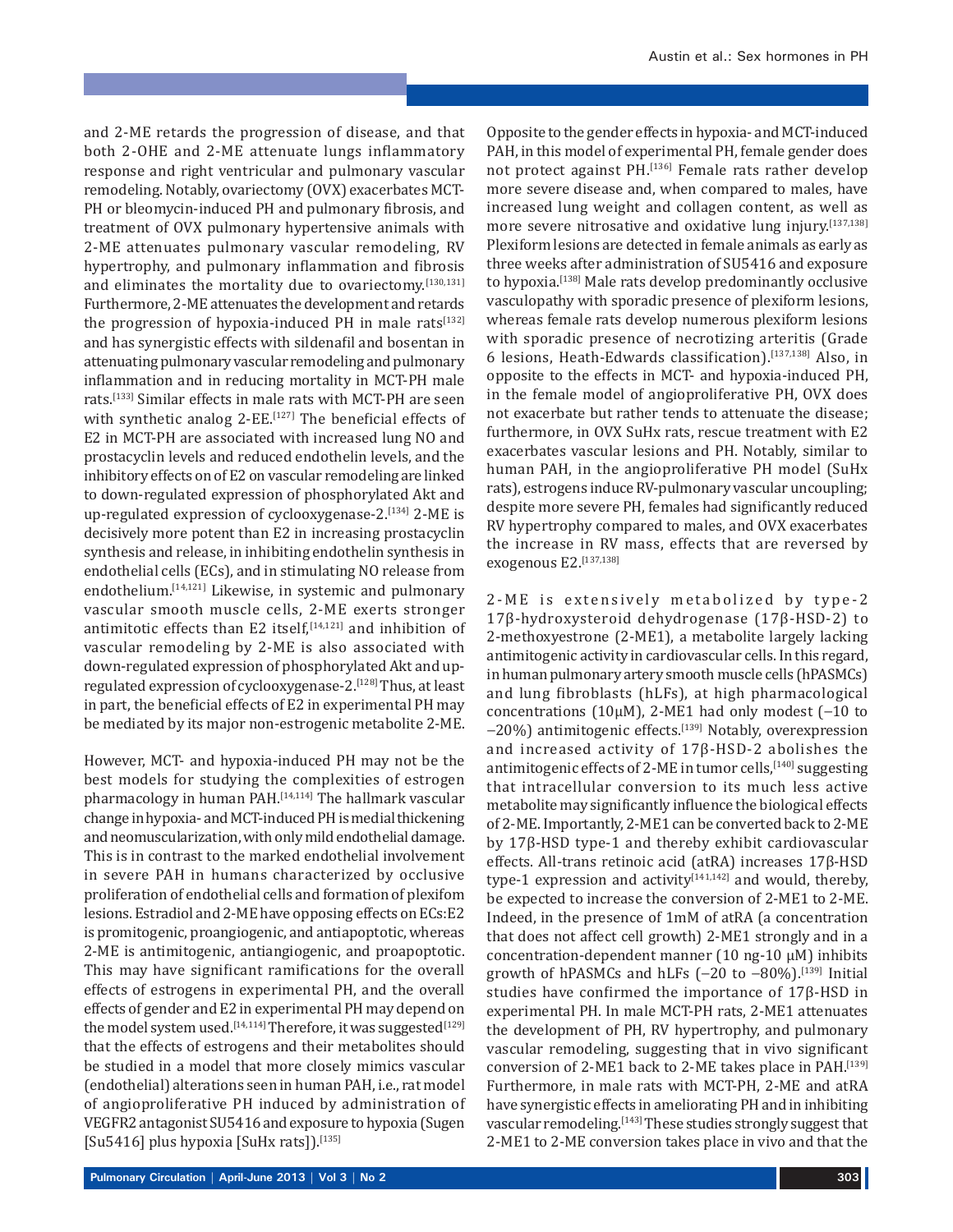17β-hydroxysteroid dehydrogenase metabolic pathway influences the development of experimental PH.

#### Progestins and experimental PH

The effects of progesterone in experimental PH have not been fully studied. This is somewhat surprising because progesterone receptors are present both in intact human ECs and in modified ECs within plexiform lesions from patients with PAH.<sup>[144,145]</sup> Furthermore, natural progesterone inhibits proliferation of ECs, and this effect involves a reduction in cyclin-dependent kinase activity, and the altered expression of cyclin E and A in accordance with G1 arrest.<sup>[146]</sup> Finally, progesterone exerts vasodilatory properties in different vascular beds including the pulmonary circulation of rats.<sup>[147]</sup> This would suggest that progesterone may be protective in PH. Indeed, in OVX rats with MCT-PH, progesterone attenuates PH and RV hypertrophy, reduces pulmonary inflammation, inhibits pulmonary vascular remodeling, and reduces mortality.<sup>[148]</sup> Similar effects are seen with medroxyprogesterone, whereas tibolone, a combined progestin/estrogen compound, prevents the development of disease and eliminates MCT-induced late mortality in OVX rats.<sup>[149]</sup> Although initial studies in estrogen deficient (OVX) rats suggest that progesterone may have beneficial effects in experimental PH, further evaluation of the role of progesterone in experimental PH, and more importantly its interaction with estrogens in angioproliferative PH, are warranted.

# EXPERIMENTAL PH: SEROTONERGIC ACTIVITY AND ESTROGENS

Serotonin is a potent inducer of PASMC proliferation and vasoconstriction and has been implicated in the development of both experimental and clinical PAH. This important contributor to the development and pathogenesis of PAH was first recognized by the associated increase in the incidence of PAH in patients prescribed the appetite suppressant drug, dexfenfluramine.<sup>[150]</sup> Dexfenfluramine acts as an indirect serotonergic agonist as it is a substrate for the serotonin transporter (SERT) through which it enters the cell and causes release of intracellular serotonin (via the SERT).<sup>[151]</sup> Dexfenfluramine also reduces serotonin reuptake into cells.<sup>[152]</sup> The development of dexfenfluramine-induced PAH is dependent on serotonin synthesis as PAH is attenuated in mice devoid of tryptophan hydroxylase 1 (TPH1), the rate limiting enzyme in the synthesis of peripheral serotonin.<sup>[153]</sup> Recently, a similar drug methamphetamine was associated with increased remodeling of the pulmonary vasculature with increased expression of the 5-HT<sub>1B</sub> receptor and SERT.<sup>[154]</sup> This indicates the importance of understanding the underlying mechanisms of this family of drugs to prevent future drugs that act by a similar mechanism entering the drug market.

There is substantial evidence suggesting that TPH1 activity contributes to experimental PAH.[155-159] Pulmonary arterial endothelial cell expression of TPH1 is increased in both experimental and clinical PAH, increasing local serotonin production which can act in a paracrine fashion on underlying PASMCs to facilitate proliferation via SERT, the 5-HT<sub>1B</sub> and 5-HT<sub>2A</sub> receptors.<sup>[158,160]</sup> Multiple studies have also implicated the SERT in the pathobiology of PAH. For example, overexpression of the human SERT gene in mice promotes the spontaneous development of a PAH phenotype which is exaggerated by hypoxia.[161] In contrast, mice deficient in SERT develop less severe PAH phenotypes compared to mice that overexpress SERT.[162] Importantly, SERT expression is increased in PASMCs in patients with PAH.<sup>[163]</sup> Serotonin can mediate PASMC proliferation by transactivation of the platelet-derived growth factor receptor (PDGFRβ) through SERT.<sup>[164]</sup> Although inhibition of SERT may offer some therapeutic value, extracellular concentrations of serotonin available to bind with the 5-HT<sub>1B</sub> receptor may increase, which mediates vasoconstriction in human pulmonary arteries and proliferation of human PASMCs.<sup>[165,166]</sup> Furthermore, there is evidence for crosstalk between SERT and the 5-HT $_{1B}$  receptor. For example, nuclear transport of phosphorylated extracellular regulated kinase (ERK) by the 5-HT<sub>1B</sub> receptor is mediated by SERT and is necessary for the upregulation of the S100 calcium binding protein, S100A4/mts1, involved in proliferation and migration of PASMCs.<sup>[166]</sup> Therefore, taken together, a greater therapeutic effect may be offered by a combined inhibition of SERT and the 5-HT $_{1B}$  receptor, as demonstrated in hypoxia-induced PAH and in SERT+ mice.[167]

Both idiopathic pulmonary arterial hypertension (IPAH) and heritable pulmonary arterial hypertension (HPAH) occur more frequently in females compared to males, as discussed previously. For example, in recent epidemiological studies in the UK/Ireland and the USA,  $\sim$ 70% and 80% of the patients studied were female, respectively.[11,168] The reason for this disparity is unclear and is under-investigated. An understanding of this gender difference would certainly lead to novel therapeutic strategies. Paradoxically, mortality is higher in male patients.<sup>[12,169]</sup> Research into why PAH occur more frequently in females has been hampered by a lack of relevant animal models, as male rodents typically develop a more severe disease phenotype. For example, male rats develop more severe hypoxia-induced PAH compared to their female counterparts.[170] Additionally, there is evidence that E2 attenuates the development of a PAH phenotype in both the hypoxic and monocrotaline models of the disease.[79,80,171]

Recently, MacLean et al. demonstrated that only female SERT+ mice and female mice overexpressing the S100A4/ mts1 gene develop a spontaneous PAH phenotype and that dexfenfluramine-induced PAH is also female selective.[172-174]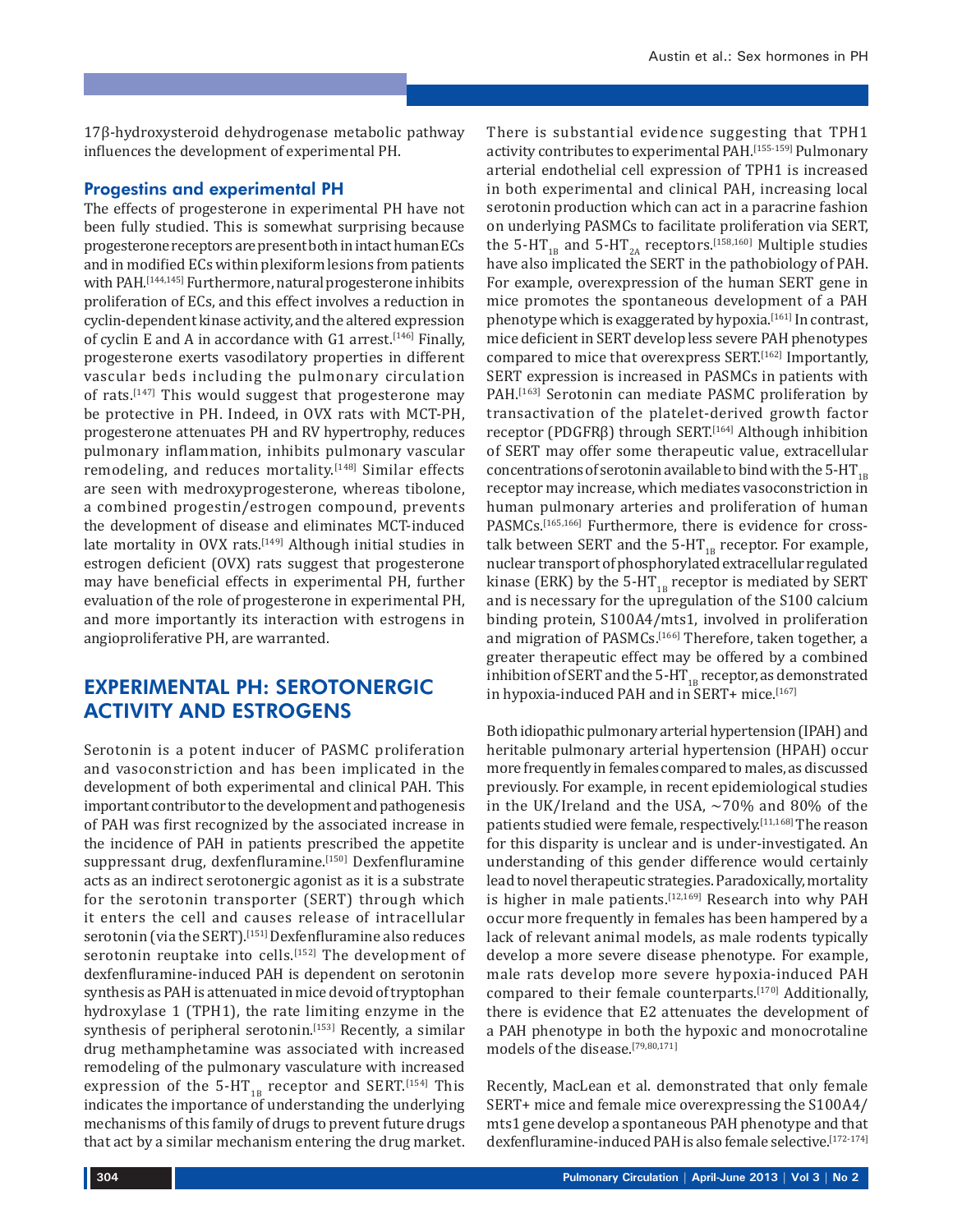The development of PAH in all these models is dependent on elevated serotonin activity and in all these models, estrogen is also a major contributing factor. This suggests the hypothesis that serotonin is facilitating the damaging effects of estrogens.

Consistent with this, E2 induces proliferation of human PASMCs, increases the expression of TPH1, SERT, and the 5-HT<sub>1B</sub> receptor, and in line with this, inhibitors of serotonergic signaling have been found to attenuate E2 induced proliferation.<sup>[17]</sup> This evidence supports an estrogenserotonin axis mediating the development of PAH. Microarray studies have identified a gene specific to estrogen metabolism that is upregulated in pulmonary arteries of female SERT+ mice, CYP1B1, a major extra-hepatic estrogen metabolizing enzyme.<sup>[175]</sup> It has subsequently been shown that CYP1B1 expression is upregulated in pulmonary arteries of both IPAH and HPAH, and in two independent animal models, the SUGEN-hypoxic and hypoxic models of PAH, regardless of gender.[176] In contrast, CYP1B1 expression is ten-fold lower in Epstein-Barr virus immortalized B lymphocytes obtained from PAH affected patients harboring a mutation in the BMPR2 gene.<sup>[36]</sup> The underlying cause of this discrepancy is intriguing and yet to be fully understood but may be attributable to alterations in gene expression induced by the Epstein Barr Virus<sup>[177]</sup> or attributable to tissue specific differences. Furthermore, a CYP1B1 genetic polymorphism Asn453àSer (N453S), associated with increased degradation of CYP1B1,<sup>[178]</sup> is more prevalent in unaffected female BMPR2 mutation carriers, compared with affected mutation carriers where the wildtype genotype is more common. However, in males carrying a BMPR2 mutation the wildtype genotype predominates in both unaffected and affected carriers.[39] This may therefore contribute to the decreased penetrance in patients with this mutation. Genetic polymorphisms of CYP1B1 are associated with altered catalytic properties, which may affect its metabolic profile and biological activity.<sup>[179]</sup> Individual status may, therefore, defer or infer susceptibility.

Aromatase, CYP1B1, and Catechol-O-methyl transferase (COMT) are key enzymes in the synthesis and metabolism of estrogen. The formation of E2 from C19 steroids is catalyzed by aromatase, a cytochrome P450 enzyme encoded by the CYP19A1 gene. A genetic polymorphism of aromatase leading to increased plasma estrogen levels has been associated with an increased risk of PPHTN.[20] As aromatase inhibitors are already widely used as cancer treatment, this makes it a particularly attractive target. Recent unpublished results from MacLean et al. show that the aromatase inhibitor anastrozole can reverse both hypoxia and SUGEN/hypoxic PAH in female mice. A recent, large-scale epidemiological study reported a greater association of PAH among postmenopausal females and in obesity, and at this age comorbidities are increasingly prevalent.[11] In both men and women, extragonadal sites such as the adipose tissue have the capacity to synthesize estrogen via aromatase from circulating C19 precursors.<sup>[180]</sup> In postmenopausal women, once the ovaries have stopped producing estrogens, the adipose tissue increases its production of estrogen.<sup>[181]</sup> Aromatase inhibitors could therefore be effective in a wide range of patients regardless of age or gender.

Local increased aromatase activity provides estrogen as a substrate for metabolizing enzymes. Estrogens are metabolized to both pro- and antiproliferative metabolites by various CYP enzymes. As discussed above, CYP1B1 primarily metabolizes estrogens to the 4-OHE<sub>1/2</sub> by hydroxylation at the C4 position and to a lesser extent to 2- and the  $16\text{-OHE}_{1/2}$ . [182,183] The catechol estrogens (the 2- and 4-OHE<sub>1/2</sub>) can then be further metabolized to the methoxyestrogens by the ubiquitously expressed Catechol-O-methyltransferase (COMT). Importantly, hypoxia, serotonin, and estrogen all increase the expression of CYP1B1 and are all factors that have been implicated in PAH. E2 and estrone are present in the lung, and it is, therefore, conceivable that increased estrogen metabolism to proproliferative metabolites by upregulation of CYP1B1 in response to hypoxia, serotonin, and/or estrogen could occur (Fig. 6).<sup>[175,176,184]</sup> Additionally, CYP1B1 expression and activity is upregulated in response to shear stress, which may implicate a prolonged contribution of CYP1B1 to the pathogenesis of PAH, by persistence of increased CYP1B1 in the face of increased pulmonary arterial pressures, increased circulating estrogens, and locally produced estrogens.[185]

CYP1B1 in PAH may be an attractive therapeutic target and, recently, White et al. established a direct pathological role for CYP1B1 metabolism on the development of PAH.[175] Mice devoid of functional CYP1B1 (CYP1B1-/- mice) and chronic inhibition by a highly selective CYP1B1 inhibitor 2,3',4,5'-tetramethoxystilbene (TMS) are protected against the development of hypoxia-induced PAH, independent of sex. This effect was also convincingly observed in the SUGEN-hypoxic model and, importantly, TMS also inhibited the formation of occluded pulmonary arteries. To further elucidate potential mechanisms by which CYP1B1 metabolism was causative on disease development, White et al. assessed proliferation to the 2-, 4-, and 2-OHE $_{1/2}$  in human PASMCs. 16α-OHE<sub>1</sub> stimulated the most profound proliferation of PASMCs and this effect was 100-fold more pronounced in PAH-PASMCs. To establish a direct relationship of 16α-OHE. in vivo, mice were chronically dosed with  $16\alpha$ -OHE<sub>1</sub> which induced a PAH phenotype.<sup>[175]</sup> Although  $16\alpha$ -OHE<sub>1</sub> is a minor CYP1B1 metabolite, increased CYP1B1 expression would increase the production of all its metabolites, including  $16\alpha$ -OHE<sub>1</sub>. There is also the possibility that simultaneous changes in aromatase, COMT, and CYP1B1 activity could drive estrogen metabolism toward an accumulation of damaging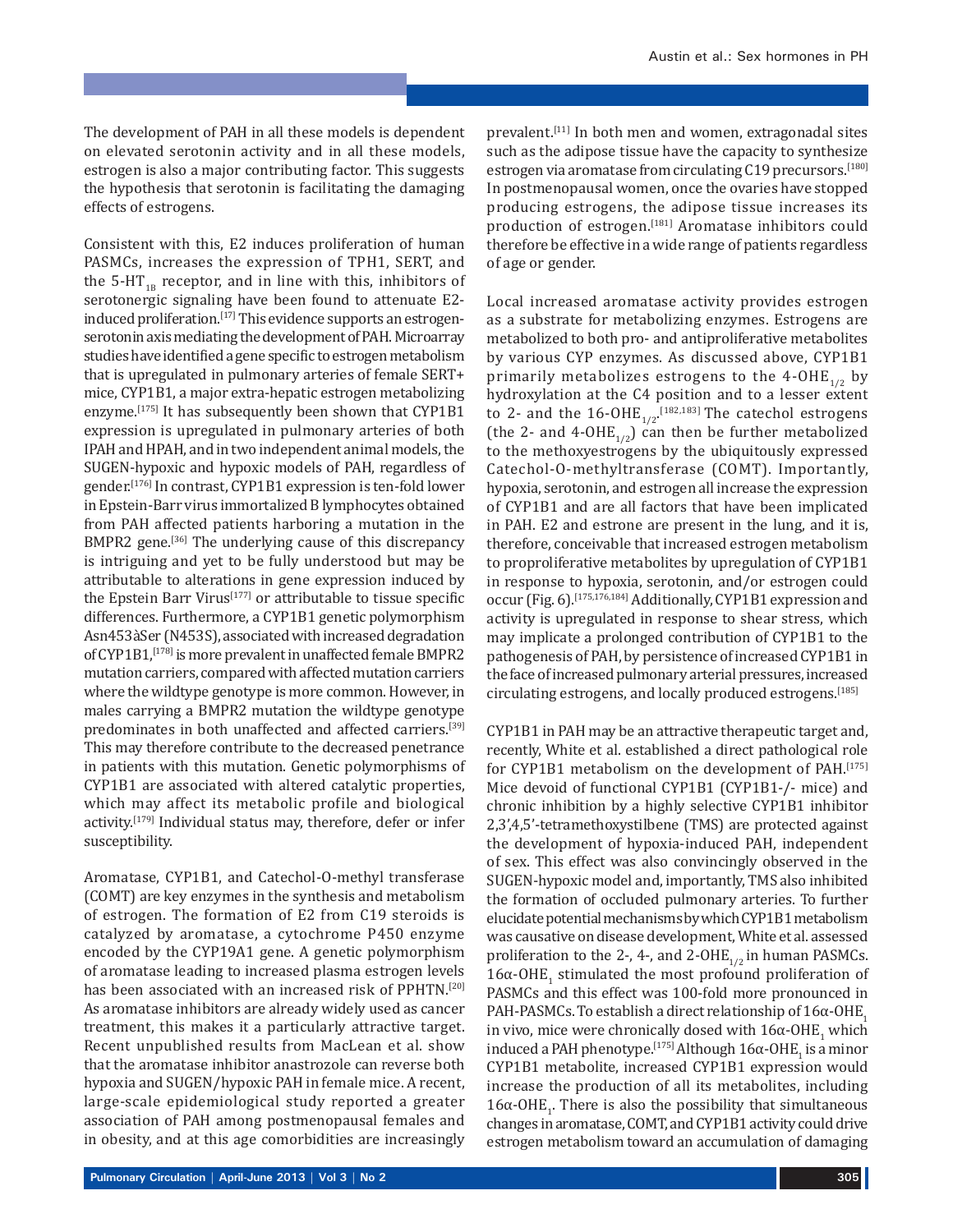

**Figure 6:** The influence of serotonin and estrogen in the development of PAH. Estrogens can increase the expression of TPH1, the 5-HT1B receptor and SERT. Serotonin, shear stress, hypoxia, SUGEN + hypoxia and estrogen all increase the expression of CYP1B1 (and perhaps other CYP enzymes) which can metabolize estrogen to both pro- and anti-proliferative metabolites, some via COMT. Changes in this system that favour accumulation of pro-proliferative metabolites in the face of decreased protective metabolites would favour proliferation of PASMCs and contribute to pulmonary vascular remodeling.

metabolites. Additionally,  $16\alpha$ -OHE<sub>1</sub> levels are increased in affected BMPR2 mutation carriers compared to unaffected carriers.[39] The estrogen metabolism pathway is complex, tissue specific, and dependent on the presence and absence of different enzymes, and more work teasing out its precise function in the pulmonary vasculature is essential.

Estrogen metabolism may be integral to a wide span of diseases and may offer targets for therapeutic intervention in the management of PAH. The exact mechanisms by which aromatase, CYP1B1, and COMT influence disease development and progression merits further investigation. Gender, locally produced estrogens, and serotonin together with increased shear stress may interact to facilitate the development of PAH via CYP1B1 activity and are suggestive as "second hit factors" that may influence the development of PAH in genetically-susceptible individuals and may also be causative in idiopathic cases of PAH.

# EXPERIMENTAL PH: DEHYDROEPIANDROSTERONE (DHEA)

DHEA is a naturally occurring C-19 steroid that is synthesized mainly by the adrenal cortex only in humans and close primate relatives (other species, including rodents, have very low levels of DHEA produced by other organs, such as testis, ovary, and brain).<sup>[186,187]</sup> DHEA and

its sulfated ester, DHEA sulfate (DHEA-S), are produced in larger quantities than any other circulating steroid hormone. Most circulating DHEA is in the form of DHEA-S, which functions as a less active reservoir for DHEA (DHEA-S can be converted to DHEA by a ubiquitous enzyme, steroid sulfatase, in peripheral tissues; Fig. 7). These two steroids show a distinct life history secretion pattern; blood levels of DHEA-S are very high at birth and fall precipitously to near zero by about six months of age, they then rise to peak values in men around age 25, and finally undergo a progressive steep decline over age. Levels in females are lower but follow the same pattern.<sup>[188-190]</sup> Although DHEA serves as a precursor to both androgens and estrogens (Fig. 7),[191] there is no obvious role for DHEA/DHEA-S in the blood levels of sex steroid hormones in normal men and premenopausal women.[192]

Epidemiological observations and animal experiments indicate that DHEA has a wide variety of beneficial biological and physiological effects, including prevention of obesity, diabetes, cancer, and cardiovascular diseases.[193,194] However, the mechanisms of the cardiovascular protective effects of DHEA, such as antiproliferative, proapoptotic, anti-inflammatory, and antioxidant effects, have not been fully elucidated. There are several known biochemical actions by which some of its beneficial properties might be explained (Table 1). The best-described action of DHEA is inhibition of glucose-6-phosphatase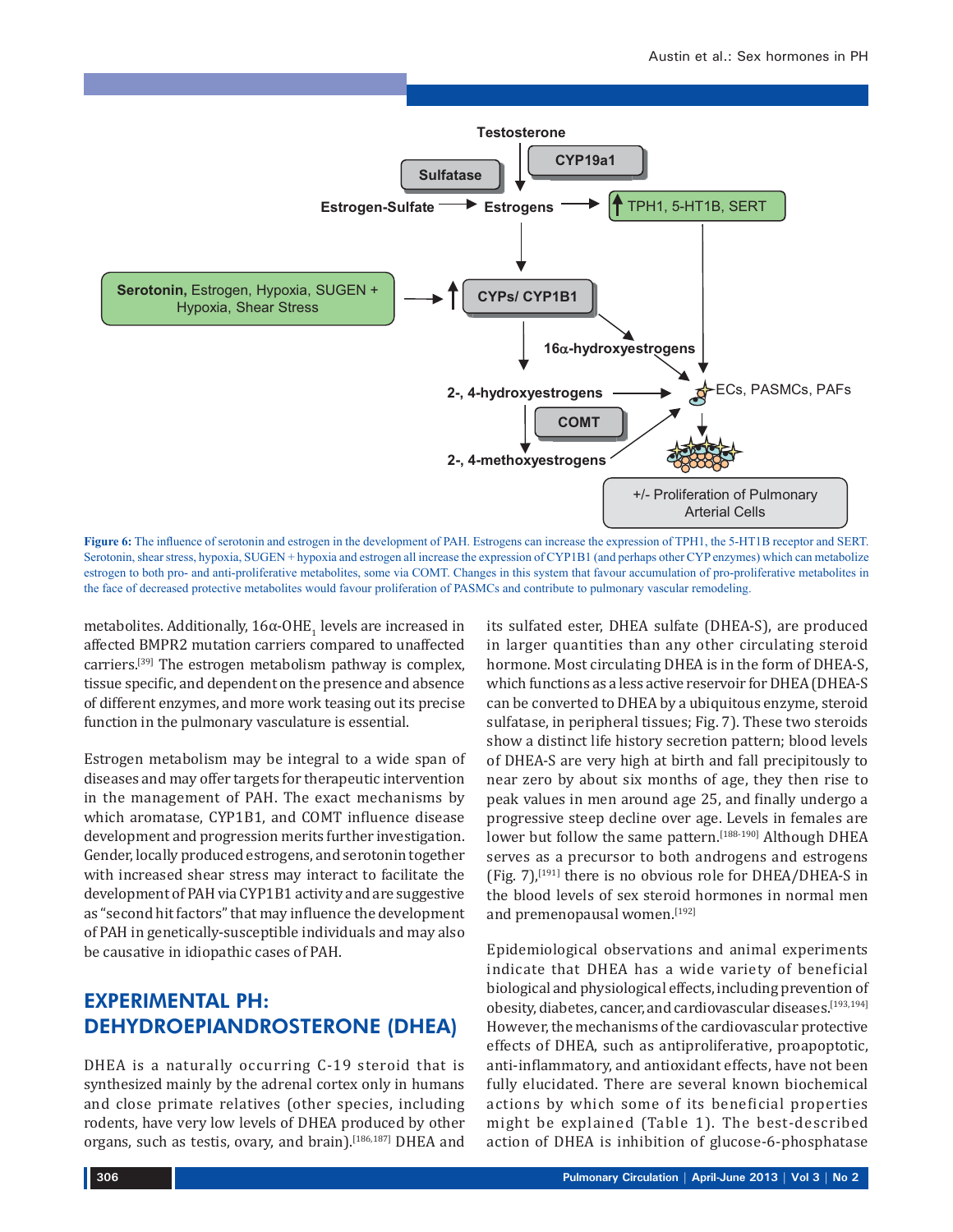

**Figure 7:** Synthesis and metabolism of dehydroepiandrosterone (DHEA).

#### **Table 1: Major mechanisms of action for dehydroepiandrosterone**

Inhibition of Glucose 6-Phosphate Dehydrogenase Activation/Upregulation of Endothelial Nitric Oxide Synthase and/ or Soluble Guanylate Cyclase Activation of Peroxisome Proliferator-Activated Receptors Inhibition of 3-Hydroxy-3-Methylglutarryl-CoA Reductase Metabolites, including Estrogens

dehydrogenase (G-6-PDH),<sup>[195,196]</sup> which decreases NADPH production by the pentose phosphate pathway, and thereby modulates tissue redox state. This mechanism can partly explain its antiproliferative effect via reduced  $RNA/DNA$  productions<sup>[194,197]</sup> and its acute vasodilatory effect via opening of K<sup>+</sup> channels.<sup>[199]</sup> A decrease in NADPH levels plays a major role in DHEA's antioxidant effect by reducing O<sub>2</sub> production via NADPH oxidase.<sup>[196]</sup> Another well-described action is activation of endothelial nitric oxide synthase (eNOS),<sup>[200]</sup> which exerts vasodilatory and antiproliferative effects. DHEA has been reported to bind to a specific endothelial cell membrane receptor coupled to Gai<sub>23</sub> to activate eNOS.<sup>[201]</sup> It has also recently been reported that DHEA stimulates Akt-eNOS signaling pathway through activation/upregulation of sigma-1 receptor.[202] Other known actions of DHEA include activation of peroxisome proliferator-activated receptors ([PPARs]; which is involved in fat metabolism and antiinflammation/-proliferation)[203,204] and inhibition of 3-hydroxy-3-methylglutaryl-coenzyme A (HMG-CoA) reductase<sup>[205]</sup> (which is involved in cholesterol metabolism and cell cycle arrest and growth inhibition probably through decreased RhoA/Rho kinase signaling activity). Finally, it has been reported that DHEA is a poor agonist for estrogen receptors, and several studies have demonstrated that the antiproliferative effects of DHEA are independent of either the estrogen or androgen receptors.[206] However, since a specific receptor for DHEA has not yet been isolated and fully characterized, it is still not clear whether part of DHEA's effects are mediated through the androgen/ estrogen receptors or through conversion of DHEA to these hormones. Taken together, all these actions of DHEA are closely related to the pathogenesis of PH and could act against its development.

#### DHEA and pulmonary circulation

Little is known about the effects of DHEA on the pulmonary circulation. Farrukh et al.<sup>[206]</sup> and Gupte et al.<sup>[198]</sup> have shown in vitro that DHEA is a pulmonary vasodilator and inhibits acute hypoxic pulmonary vasoconstriction due at least partly to opening of potassium channels. In the latter study, it is shown that vasodilatory effects of pentose phosphate pathway inhibitors, including DHEA, are mediated through opening of voltage-gated K<sup>+</sup> channels due to reduction of tissue NADPH levels and a change in redox status.<sup>[198]</sup> The levels of DHEA/DHEA-S in PH patients over time have not been determined, but the recent MESA-RV Study found that higher DHEA levels were associated with increased RV mass and stroke volume in women.[87]

## Effects of chronic DHEA treatment on experimental PH

Prompted by the epidemiological and experimental findings in the systemic and pulmonary circulation, studies have been performed to determine whether DHEA is effective for the treatment of PH in various experimental models. There are numerous animal models of PH available for various research purposes, but they are now divided roughly into two groups based on the presence or absence of occlusive neointimal lesions, one of the hallmarks of PAH. One group is conventional, which includes the most frequently used models that essentially lack occlusive lesions, such as chronic hypoxia-induced and monocrotaline-injected models. The other group encompasses relatively newer models that develop occlusive neointimal lesions, including monocrotaline-injected pneumonectomized rats<sup>[207]</sup> and Sugen5416 injection and hypoxia-exposed rats.<sup>[135]</sup>

*Chronically hypoxic PH.* Hampl et al.<sup>[208]</sup> and Bonnet et al.<sup>[209]</sup> in the same year reported that chronic treatment with DHEA-S or DHEA inhibited and reversed chronic HPH (increase in pulmonary arterial pressure and RV hypertrophy) in rats. Bonnet et al. showed that the beneficial effects of DHEA treatment were associated with increased expression and function of pulmonary artery  $Ca<sup>2+</sup>$  activated  $K<sup>+</sup>$  channels. Oka et al. subsequently reported that dietary DHEA (0.3 and 1% DHEA containing food) dose-dependently, completely prevented and effectively reversed the HPH.[210] In agreement with previous reports in the systemic circulation,[211,212] the chronic DHEA treatment improved endothelium-dependent (acetylcholine-induced) relaxation in isolated hypertensive pulmonary arteries. This improvement was accompanied by activation and upregulation of soluble guanylate cyclase but not eNOS, which is not consistent with the findings in the systemic circulation. It is not clear whether this difference simply reflects the difference between the systemic and pulmonary circulations, but the results suggest that DHEA can modulate activity/expression of soluble guanylate cyclase. It should be noted in this study that while DHEA attenuated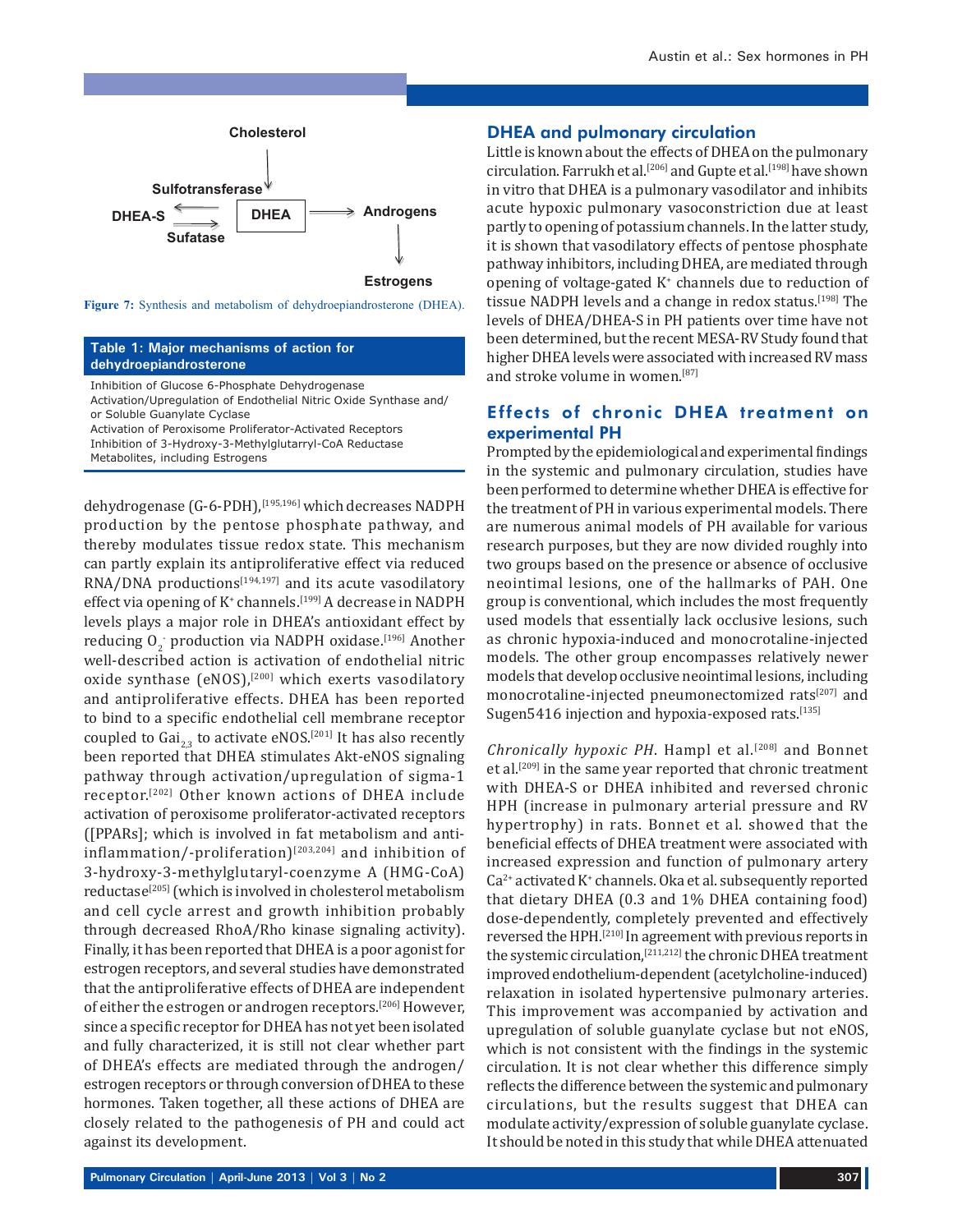chronic HPH with increased plasma DHEA levels in a dosedependent fashion, plasma estradiol and testosterone levels were elevated only in the higher dose group (1% DHEA). These findings suggest that protective effects of DHEA against HPH are at least partly independent of its conversion to estrogen/testosterone.

In addition, another study reported that chronic DHEA-S treatment inhibited the development of HPH in older mice, and prevented them from age-related frailty induced by HPH.[213] The authors emphasized the similarity in this and a human study, where a strong inverse correlation between natural DHEA/DHEA-S blood levels and the ten-year mortality in old male smokers and ex-smokers, and suggested clinical trials with DHEA in patients with PH and chronic obstructive pulmonary disease. The same group subsequently showed that DHEA decreased hypoxia inducible factor-1a accumulation under hypoxic conditions in vitro, and suggested this might explain why DHEA was effective in treating chronic HPH.<sup>[214]</sup> The beneficial effects of DHEA/DHEA-S appear to involve multiple actions including K<sup>+</sup> channel activation, upregulation of soluble guanylate cyclase, and downregulation of hypoxia inducible factor-1a. Collectively, there is an increasing body of experimental evidence that supports that DHEA/DHEA-S is an effective agent in preventing and reversing CH-PH. In fact, a recent preliminary report of an ongoing clinical trial in chronic obstructive lung disease-associated PH patients revealed that chronic DHEA treatment (200 mg/day for 12 weeks) improved their exercise tolerance and hemodynamic parameters.[215]

*Other models*. The drugs currently used to treat PH patients were first tested and found effective in conventional PH models, i.e., chronically hypoxic and/or monocrotalineinjected pulmonary hypertensive rats, and many new agents continue to be evaluated in these models. While the information acquired from studies of these models advances our understanding of the molecular mechanisms of pulmonary vasoconstriction and vascular remodeling, a major limitation is that these animals do not develop the occlusive neointimal and plexiform pulmonary arterial lesions that are the hallmarks of severe human pulmonary arterial hypertension. There are newer models of PH that develop a closer phenotype to human pulmonary arterial hypertension than the conventional models. These models are usually induced by multiple insults/hits. In contrast to the conventional models, these models develop occlusive neointimal lesions in distal pulmonary arteries. Oka et al. tested effects of chronic DHEA treatment on two of these models, i.e., monocrotaline-injected pneumonectmized (MCT-PN) and Sugen 5416 (SU, a vascular endothelial growth factor receptor blocker)-injected followed by exposure to hypoxia and subsequent re-exposure to normoxia (SuHx) rats:

(a) MCT-PN: This model was first introduced by Okada

et al. in 1997 based on a two-hit theory, i.e., endothelial injury by MCT combined with increased blood flow by unilateral pneumonectomy.[207] In contrast to its effects in normal rats, MCT injection causes severe PH accompanied not only by medial wall thickening but also by neointimal lesions in small pulmonary arteries in PN rats. Homma et al. reported that a high dose of three-week dietary DHEA treatment (1% DHEA containing food) completely prevented the development of MCT-induced severe PH, RV hypertrophy, and pulmonary vascular remodeling (medial wall thickening and occlusive neointimal formation) in left PN rats with no adverse systemic hemodynamic effects. [216] Protein analyses of lungs from PN rats revealed that MCT injection caused the following: (1) Increased RhoA activity accompanied by markedly increased 3-hydroxy-3-methylglutaryl-coenzyme A (HMG-CoA) reductase and slightly decreased soluble guanylyl cyclase (sGC) expression; (2) constitutive activation (cleavage) of Rhoassociated coiled-coil protein kinase 1 (ROCK I) associated with caspase-3 activation; (3) increased ROCK II expression; and (4) increased ROCK activity. Chronic DHEA treatment nearly normalized the increased RhoA/ROCK signaling pathway activity, which was associated with inhibition of caspase-3 activation, HMG-CoA reductase overexpression, and preservation of sGC expression. DHEA, when started after the PH was fully developed, also completely inhibited the progression of MCT-induced severe PH, and more importantly, strikingly improved survival (30 vs. 100% for DHEA-untreated vs. -treated). These results showed that chronic DHEA treatment nearly completely prevented the development of MCT-induced severe PH, and that inhibition of RhoA/ROCK signaling, apparently by multiple mechanisms including downregulation of HMG-CoA reductase and inhibition of ROCK I cleavage, was involved in the impressive protective effects of DHEA. In addition, a recent study suggests that downregulation of Src/STAT3 signaling may be involved in the inhibitory effect of DHEA against RhoA/ROCK signaling[217]

(b) SuHx: In 2001, Taraseviciene-Stewart et al. first described a rat model of severe PH induced by a combination of vascular endothelial growth factor (VEGF) receptor blockade (by Sugen 5416) and chronic hypoxic exposure.  $[135]$  A single injection of Sugen 5416 followed by a three-week exposure to hypoxia  $(10\% \ 0_2)$  resulted in the development of severe PH that was accompanied by occlusive neointimal lesions in precapillary small pulmonary arteries. Importantly, the PH is progressive even when the animals are re-exposed to normoxia. Recent work with this model shows that after three weeks of exposure to hypoxia and an additional two to 10 weeks in normoxia (5–13 weeks after Sugen 5416 injection), the severe pulmonary hypertensive animals develop over time a variety of pulmonary arterial lesions including medial wall thickening (Heath-Edwards Grade 1) and neointimal (Grades 2 and 3) and complex plexiform lesions (Grade 4)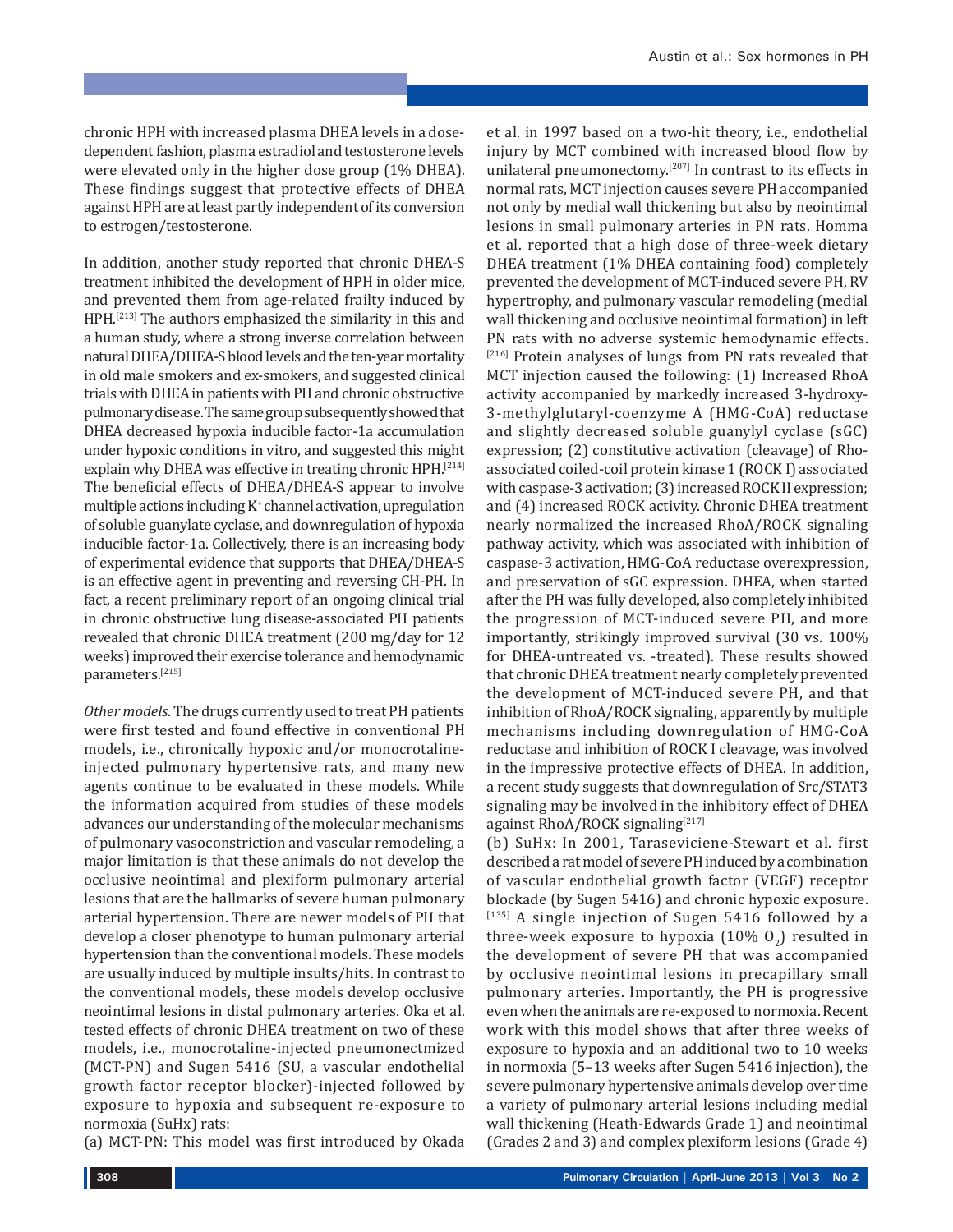that are histologically indistinguishable from those found in human PH.[218] In addition, hemodynamic data show that RVSP appears to reach its maximum  $($  ~100 mmHg) around three to five weeks after Sugen 5416 injection and stays at about the same high level thereafter. At the five-week time point, cardiac output decreases to approximately 50% of that of the normal, and is further reduced at the 13-week time point. Reflecting this reduction in cardiac input, calculated total pulmonary vascular resistance increases further at this very late time point, even though the RVSP does not increase, suggesting that the vascular disorder is still progressing. This hemodynamic time-course pattern is very similar to that observed in patients with PAH, and notably, the PH in these animals is also resistant to treatment with drugs conventionally used to treat the human disease.

Alzoubi et al. have tested effects of DHEA in this severe PAH model. The authors found that a five-week dietary treatment with a high dose DHEA (1%), starting from the three-week time point when RVSP is near the maximum level (>80 mmHg), slowed the progression but did not reverse the severe PH (RVSP =  $70 \pm 7$  and  $97 \pm 5$  mmHg, at eight-week time point with and without DHEA treatment, respectively). Likewise, DHEA treatment significantly reduced the severity of RV hypertrophy and the neointimal lesion formation in small pulmonary arteries, but it did not normalize them. It is, however, notable that DHEA treatment impressively improved the impaired cardiac index to near normal levels, and the calculated total pulmonary vascular resistance was dramatically reduced. The authors hypothesized that this impressive improvement of cardiac function might be due not only to decreases in RVSP and RV pressure overload, but also to direct effects of DHEA on cardiomyocytes. Because it has been reported that increased reactive oxygen species (ROS) are involved in the impaired RV function in this model, $[219]$  and because DHEA is a potent antioxidant, the authors looked at ROS signals in the heart. They found that ROS signals were markedly increased in RV but not LV from PH rats (at the eight-week time point), and DHEA treatment effectively reduced the signal. These results suggest that DHEA is effective in treating this severe PH model, not only by improving abnormalities in the hypertensive pulmonary arteries but also by directly protecting cardiomyocytes as an antioxidant.[220]

In conclusion, high doses of DHEA are effective against various experimental models of PH. Multiple mechanisms, including upregulation of Nitric oxide cyclic guanosine monophosphate (NO-cGMP) and inhibition of ROCK signaling pathways, are involved in its beneficial effects, and DHEA may have a direct protective effect on impaired RV function. Taken together, DHEA appears to be a promising agent for the treatment of PH as a monotherapy. DHEA is

an over-the-counter food supplement and generally has no major side effects, but its safety at very high doses is not known. Because DHEA can be metabolized to androgens and estrogens, sex hormone-dependent cancer development may be a concern for its high dose chronic treatment. Although, effective doses in humans might be much lower because of very high basal levels of DHEA/ DHEA-S compared to those of rodents, and in fact a recent preliminary clinical trial shows that a relatively low dose (200 mg/day) improves 6-Minute Walk Distance as well as hemodynamic parameters in patients with PH owing to chronic obstructive lung disease.[215] One may need to evaluate synthetic derivatives of DHEA such as HE3286 (Triolex) that is not metabolized to sex steroids and retains potent anti-inflammatory, and possibly other properties, of DHEA.[221]

# CONCLUSIONS AND FUTURE **DIRECTION**

Despite improvements in our understanding of sex hormone physiology and estrogen metabolism in PH, it remains unclear why estrogens appear to be protective in certain settings (HPH, MCT-PH) but detrimental in others (SERT+, S100A4/mts1+). Effects of E2, its receptors, and its metabolites may be context- and/or compartmentspecific, and vary depending on oxygen tension, ER distribution, estrogen metabolism, duration of exposure, and biochemical milieu. The emerging paradigm of "good" and "bad" estrogens and altered estrogen metabolism suggests that PAH may be a condition with an imbalance between beneficial and detrimental estrogens. Such alterations may be provoked or aggravated in the setting of genetic disposition (BMPR2 mutation) or other "first hits" (PPHTN, altered serotonin homeostasis); this could explain why protective E2 effects in classical PH models are not recapitulated in others. Further research will need to decipher the molecular basis of these disparate estrogen effects. Detailed investigations of estrogen metabolites in human PAH using mass spectroscopy would be helpful, but are currently limited by lack of standardized techniques. The "estrogen paradox" of increased female susceptibility, yet better survival, still remains a mystery. It appears that women—though being more prone to developing the disease—tolerate PAH better than men, and recent research suggests that female PAH patients may have better RV function,[86] more favorable baseline hemodynamics,<sup>[169]</sup> and a better response to certain therapeutic interventions.[222] Further studies of the mechanisms underlying these phenomena are needed. DHEA appears uniformly protective in PAH models, while the effects of male sex hormones are only poorly characterized. The investigations of sex hormone effects reviewed here, as well as results of future studies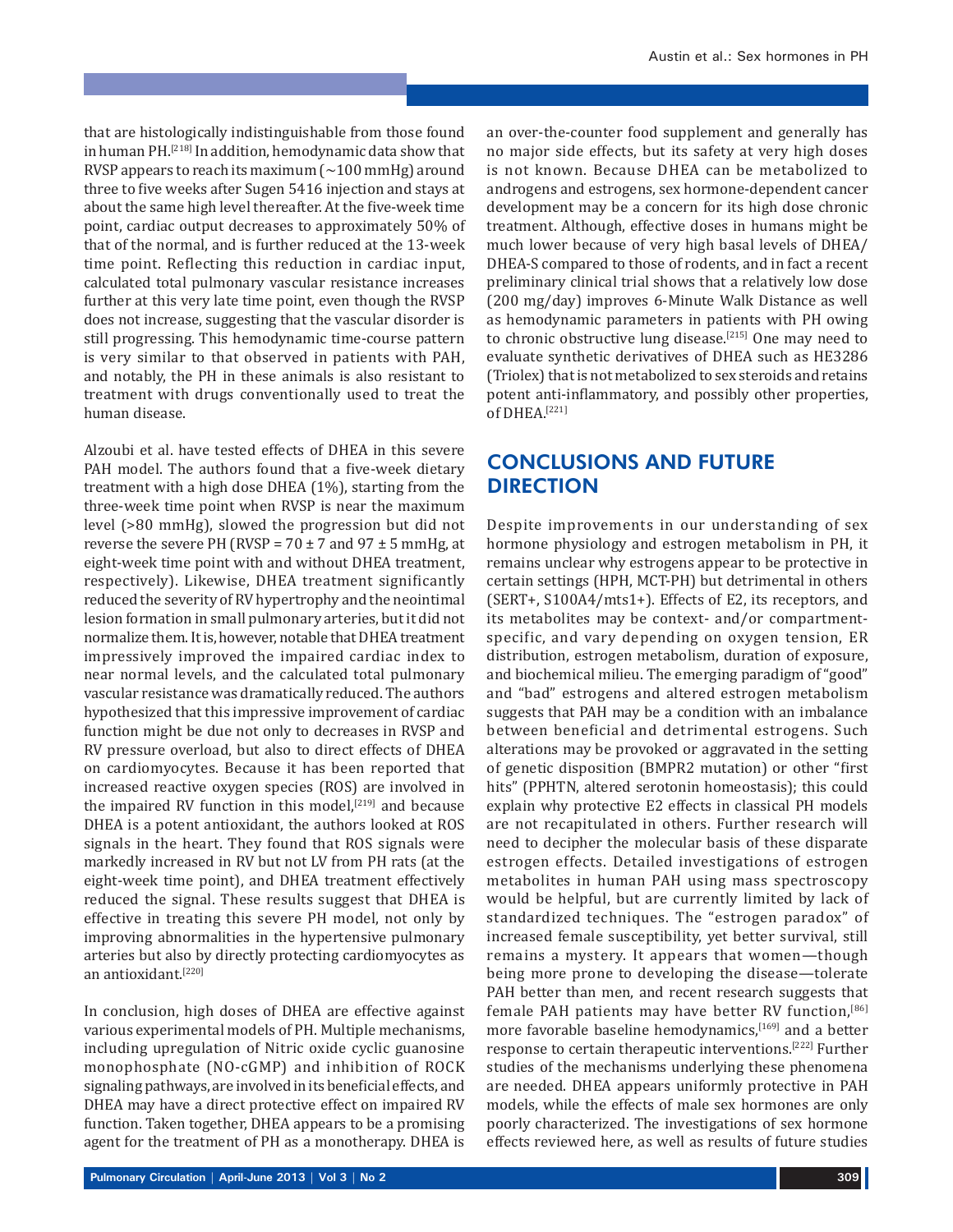in PAH models and patients, will hopefully allow for the development of targeted therapies that ultimately will benefit PAH patients of either sex.

#### **REFERENCES**

- 1. Rich S, Rabinovitch M. Diagnosis and treatment of secondary (non-category 1) pulmonary hypertension. Circulation 2008;118:2190-9.
- 2. Tuder RM, Abman SH, Braun T, Capron F, Stevens T, Thistlethwaite PA, et al. Development and pathology of pulmonary hypertension. J Am Coll Cardiol 2009;54:S3-9.
- 3. Simonneau G, Robbins IM, Beghetti M, Channick RN, Delcroix M, Denton CP, et al. Updated clinical classification of pulmonary hypertension. J Am Coll Cardiol 2009;54:S43-54.
- 4. Badesch DB, Raskob GE, Elliott CG, Krichman AM, Farber HW, Frost AE, et al. Pulmonary arterial hypertension: Baseline characteristics from the reveal registry. Chest 2010;137:376-87.
- 5. Chin KM, Rubin LJ. Pulmonary arterial hypertension. J Am Coll Cardiol 2008;51:1527-38.
- Humbert M, Sitbon O, Chaouat A, Bertocchi M, Habib G, Gressin V, et al. Pulmonary arterial hypertension in france: Results from a national registry. Am J Respir Crit Care Med 2006;173:1023-30.
- 7. Dresdale DT, Schultz M, Michtom RJ. Primary pulmonary hypertension. I. Clinical and hemodynamic study. Am J Med 1951;11:686-705.
- Rich S, Dantzker DR, Ayres SM, Bergofsky EH, Brundage BH, Detre KM, et al. Primary pulmonary hypertension. A national prospective study. Ann Intern Med 1987;107:216-23.
- McGoon MD, Krichman A, Farber HW, Barst RJ, Raskob GE, Liou TG, et al. Design of the reveal registry for us patients with pulmonary arterial hypertension. Mayo Clin Proc 2008;83:923-31.
- Benza RL, Miller DP, Gomberg-Maitland M, Frantz RP, Foreman AJ, Coffey CS, et al. Predicting survival in pulmonary arterial hypertension: Insights from the registry to evaluate early and long-term pulmonary arterial hypertension disease management (reveal). Circulation 2010;122:164-72.
- 11. Ling Y, Johnson MK, Kiely DG, Condliffe R, Elliot CA, Gibbs JS, et al. Changing demographics, epidemiology, and survival of incident pulmonary arterial hypertension: Results from the pulmonary hypertension registry of the united kingdom and ireland. Am J Respir Crit Care Med 2012;186:790-6.
- 12. Humbert M, Sitbon O, Chaouat A, Bertocchi M, Habib G, Gressin V, et al. Survival in patients with idiopathic, familial, and anorexigen-associated pulmonary arterial hypertension in the modern management era. Circulation 2010;122:156-63.
- 13. Humbert M, Sitbon O, Yaici A, Montani D, O'Callaghan DS, Jais X, et al. Survival in incident and prevalent cohorts of patients with pulmonary arterial hypertension. Eur Respir J 2010;36:549-55.
- 14. Tofovic SP. Estrogens and development of pulmonary hypertension: Interaction of estradiol metabolism and pulmonary vascular disease. J Cardiovasc Pharmacol 2010;56:696-708.
- 15. Kleiger RE, Boxer M, Ingham RE, Harrison DC. Pulmonary hypertension in patients using oral contraceptives. A report of six cases. Chest 1976;69:143-7.
- 16. Morse JH, Horn EM, Barst RJ. Hormone replacement therapy: A possible risk factor in carriers of familial primary pulmonary hypertension. Chest 1999;116:847.
- 17. Irey NS, Manion WC, Taylor HB. Vascular lesions in women taking oral contraceptives. Arch Pathol 1970;89:1-8.
- 18. Irey NS, Norris HJ. Intimal vascular lesions associated with female reproductive steroids. Arch Pathol 1973;96:227-34.
- 19. Sweeney L, Voelkel NF. Estrogen exposure, obesity and thyroid disease in women with severe pulmonary hypertension. Eur J Med Res 2009;14:433-42.
- 20. Roberts KE, Fallon MB, Krowka MJ, Brown RS, Trotter JF, Peter I, et al. Genetic risk factors for portopulmonary hypertension in patients with advanced liver disease. Am J Respir Crit Care Med 2009;179:835-42.
- 21. Parl FF, Dawling S, Roodi N, Crooke PS. Estrogen metabolism and breast cancer: A risk model. Ann N Y Acad Sci 2009;1155:68-75.
- 22. Gonzalez FJ. The molecular biology of cytochrome p450s. Pharmacol Rev 1988;40:243-88.
- 23. Nebert DW, Russell DW. Clinical importance of the cytochromes p450. Lancet 2002;360:1155-62.
- 24. Tsuchiya Y, Nakajima M, Yokoi T. Cytochrome p450-mediated metabolism of estrogens and its regulation in human. Cancer Lett 2005;227:115-24.
- 25. Yager JD, Davidson NE. Estrogen carcinogenesis in breast cancer. N Engl J Med 2006;354:270-82.
- 26. Nebert DW. Elevated estrogen 16 alpha-hydroxylase activity: Is this a genotoxic or nongenotoxic biomarker in human breast cancer risk? J Natl Cancer Inst 1993;85:1888-91.
- 27. Roy D, Cai Q, Felty Q, Narayan S. Estrogen-induced generation of reactive oxygen and nitrogen species, gene damage, and estrogen-dependent cancers. J Toxicol Environ Health B Crit Rev 2007;10:235-57.
- Bolton JL, Thatcher GR. Potential mechanisms of estrogen quinone carcinogenesis. Chem Res Toxicol 2008;21:93-101.
- 29. Muti P, Bradlow HL, Micheli A, Krogh V, Freudenheim JL, Schunemann HJ, et al. Estrogen metabolism and risk of breast cancer: A prospective study of the 2:16alpha-hydroxyestrone ratio in premenopausal and postmenopausal women. Epidemiology 2000;11:635-40.
- 30. Belous AR, Hachey DL, Dawling S, Roodi N, Parl FF. Cytochrome p450 1b1-mediated estrogen metabolism results in estrogen-deoxyribonucleoside adduct formation. Cancer Res 2007;67:812-7.
- 31. Eliassen AH, Missmer SA, Tworoger SS, Hankinson SE. Circulating 2-hydroxy- and 16alpha-hydroxy estrone levels and risk of breast cancer among postmenopausal women. Cancer Epidemiol Biomarkers Prev 2008;17:2029-35.
- 32. Kaaks R, Rinaldi S, Key TJ, Berrino F, Peeters PH, Biessy C, et al. Postmenopausal serum androgens, oestrogens and breast cancer risk: The european prospective investigation into cancer and nutrition. Endocr Relat Cancer 2005;12:1071-82.
- 33. Missmer SA, Eliassen AH, Barbieri RL, Hankinson SE. Endogenous estrogen, androgen, and progesterone concentrations and breast cancer risk among postmenopausal women. J Natl Cancer Inst 2004;96:1856-65.
- 34. Muti P, Westerlind K, Wu T, Grimaldi T, De Berry J 3rd, Schunemann H, et al. Urinary estrogen metabolites and prostate cancer: A case-control study in the united states. Cancer Causes Control 2002;13:947-55.
- 35. Larkin EK, Newman JH, Austin ED, Hemnes AR, Wheeler L, Robbins IM, et al. Longitudinal analysis casts doubt on the presence of genetic anticipation in heritable pulmonary arterial hypertension. Am J Respir Crit Care Med 2012;186:892-6.
- West J, Cogan J, Geraci M, Robinson L, Newman J, Phillips JA, et al. Gene expression in bmpr2 mutation carriers with and without evidence of pulmonary arterial hypertension suggests pathways relevant to disease penetrance. BMC Med Genomics 2008;1:45.
- 37. Agundez JA. Cytochrome p450 gene polymorphism and cancer. Curr Drug Metab 2004;5:211-24.
- 38. Greenlee H, Chen Y, Kabat GC, Wang Q, Kibriya MG, Gurvich I, et al. Variants in estrogen metabolism and biosynthesis genes and urinary estrogen metabolites in women with a family history of breast cancer. Breast Cancer Res Treat 2007;102:111-7.
- 39. Austin ED, Cogan JD, West JD, Hedges LK, Hamid R, Dawson EP, et al. Alterations in oestrogen metabolism: Implications for higher penetrance of familial pulmonary arterial hypertension in females. Eur Respir J 2009;34:1093-9.
- 40. Austin ED, Hamid R, Hemnes AR, Loyd JE, Blackwell T, Yu C, et al. BMPR2 expression is suppressed by signaling through the estrogen receptor. Biol Sex Differ 2012;3:6.
- 41. Murphy E. Estrogen signaling and cardiovascular disease. Circ Res 2011;109:687-96.
- 42. Mendelsohn ME, Karas RH. Molecular and cellular basis of cardiovascular gender differences. Science 2005;308:1583-7.
- 43. Mendelsohn ME, Karas RH. The protective effects of estrogen on the cardiovascular system. N Engl J Med 1999;340:1801-11.
- 44. Heldring N, Pike A, Andersson S, Matthews J, Cheng G, Hartman J, et al. Estrogen receptors: How do they signal and what are their targets. Physiol Rev 2007;87:905-31.
- 45. Simoncini T, Mannella P, Fornari L, Caruso A, Varone G, Genazzani AR. Genomic and non-genomic effects of estrogens on endothelial cells. Steroids 2004;69:537-42.
- 46. Hsieh YC, Yu HP, Frink M, Suzuki T, Choudhry MA, Schwacha MG, et al. G protein-coupled receptor 30-dependent protein kinase a pathway is critical in nongenomic effects of estrogen in attenuating liver injury after trauma-hemorrhage. Am J Pathol 2007;170:1210-8.
- 47. Simoncini T, Hafezi-Moghadam A, Brazil DP, Ley K, Chin WW, Liao JK. Interaction of oestrogen receptor with the regulatory subunit of phosphatidylinositol-3-oh kinase. Nature 2000;407:538-41.
- 48. Pedram A, Razandi M, Wallace DC, Levin ER. Functional estrogen receptors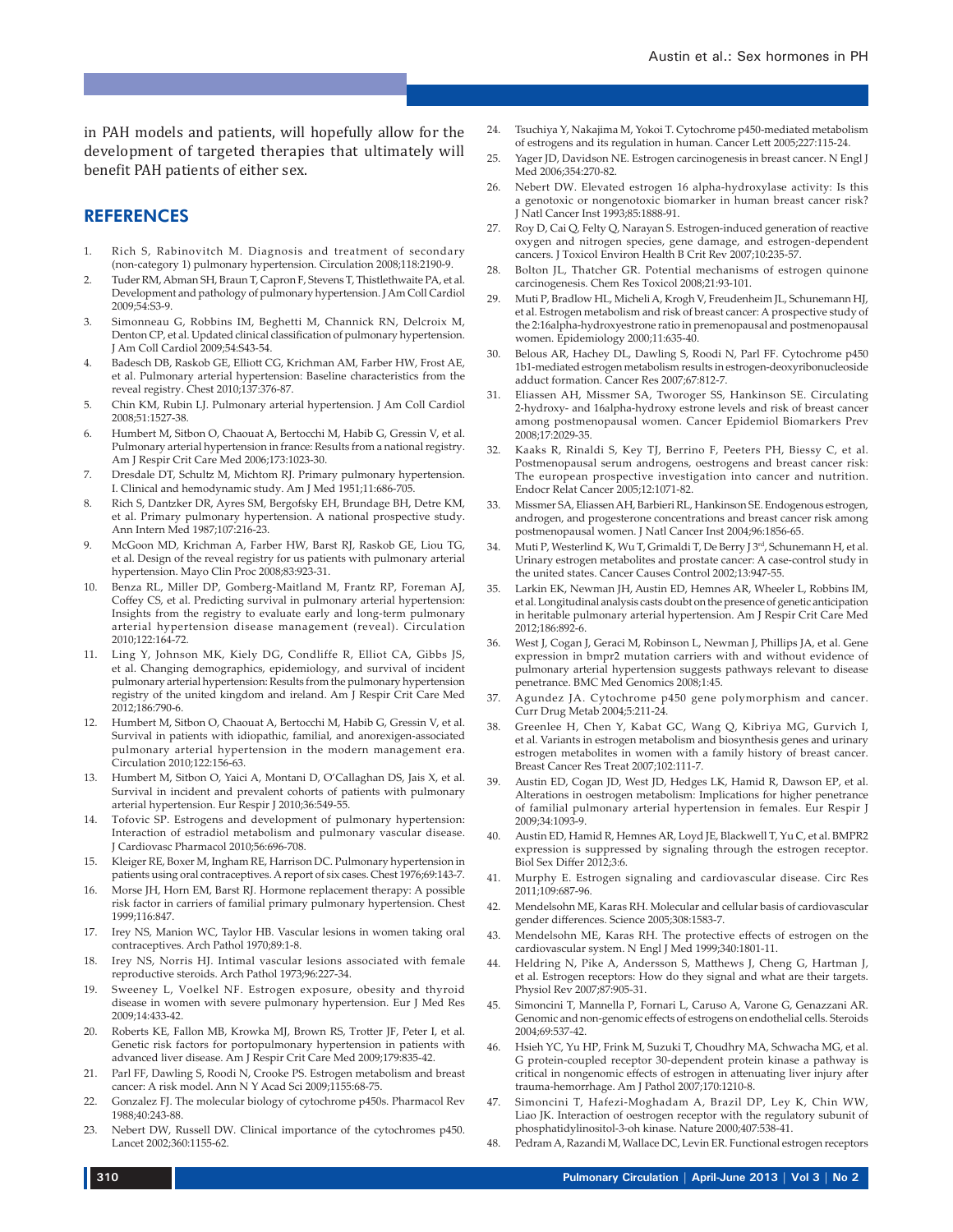in the mitochondria of breast cancer cells. Mol Biol Cell 2006;17:2125-37.

- 49. Simpkins JW, Yang SH, Sarkar SN, Pearce V. Estrogen actions on mitochondria--physiological and pathological implications. Mol Cell Endocrinol 2008;290:51-9
- Curtis SW, Washburn T, Sewall C, DiAugustine R, Lindzey J, Couse JF, et al. Physiological coupling of growth factor and steroid receptor signaling pathways: Estrogen receptor knockout mice lack estrogen-like response to epidermal growth factor. Proc Natl Acad Sci U S A 1996;93:12626-30.
- Hisamoto K, Ohmichi M, Kurachi H, Hayakawa J, Kanda Y, Nishio Y, et al. Estrogen induces the Akt-dependent activation of endothelial nitric-oxide synthase in vascular endothelial cells. J Biol Chem 2001;276:3459-67.
- 52. Chambliss KL, Yuhanna IS, Anderson RG, Mendelsohn ME, Shaul PW. Erbeta has nongenomic action in caveolae. Mol Endocrinol 2002;16:938-46.
- 53. Sherman TS, Chambliss KL, Gibson LL, Pace MC, Mendelsohn ME, Pfister SL, et al. Estrogen acutely activates prostacyclin synthesis in ovine fetal pulmonary artery endothelium. Am J Respir Cell Mol Biol 2002;26:610-6.
- 54. Chen Z, Yuhanna IS, Galcheva-Gargova Z, Karas RH, Mendelsohn ME, Shaul PW. Estrogen receptor alpha mediates the nongenomic activation of endothelial nitric oxide synthase by estrogen. J Clin Invest 1999;103:401-6.
- 55. Shaul PW. Rapid activation of endothelial nitric oxide synthase by estrogen. Steroids 1999;64:28-34.
- 56. Yu HP, Hsieh YC, Suzuki T, Choudhry MA, Schwacha MG, Bland KI, et al. Mechanism of the nongenomic effects of estrogen on intestinal myeloperoxidase activity following trauma-hemorrhage: Upregulation of the pi-3k/Akt pathway. J Leukoc Biol 2007;82:774-80.
- 57. Suzuki T, Yu HP, Hsieh YC, Choudhry MA, Bland KI, Chaudry IH. Estrogenmediated activation of non-genomic pathway improves macrophages cytokine production following trauma-hemorrhage. J Cell Physiol 2008;214:662-72.
- 58. Ba ZF, Lu A, Shimizu T, Szalay L, Schwacha MG, Rue LW 3rd, et al. 17betaestradiol modulates vasoconstriction induced by endothelin-1 following trauma-hemorrhage. Am J Physiol Heart Circ Physiol 2007;292:H245-50.
- 59. Ogawa S, Inoue S, Watanabe T, Orimo A, Hosoi T, Ouchi Y, et al. Molecular cloning and characterization of human estrogen receptor betacx: A potential inhibitor ofestrogen action in human. Nucleic Acids Res 1998;26:3505-12.
- Pare G, Krust A, Karas RH, Dupont S, Aronovitz M, Chambon P, et al. Estrogen receptor-alpha mediates the protective effects of estrogen against vascular injury. Circ Res 2002;90:1087-92.
- 61. Toutain CE, Filipe C, Billon A, Fontaine C, Brouchet L, Guery JC, et al. Estrogen receptor alpha expression in both endothelium and hematopoietic cells is required for the accelerative effect of estradiol on reendothelialization. Arterioscler Thromb Vasc Biol 2009;29:1543-50.
- 62. Chambliss KL, Wu Q, Oltmann S, Konaniah ES, Umetani M, Korach KS, et al. Non-nuclear estrogen receptor alpha signaling promotes cardiovascular protection but not uterine or breast cancer growth in mice. J Clin Invest 2010;120:2319-30.
- 63. Wu Q, Chambliss K, Umetani M, Mineo C, Shaul PW. Non-nuclear estrogen receptor signaling in the endothelium. J Biol Chem 2011;286:14737-43.
- Haas E, Bhattacharya I, Brailoiu E, Damjanovic M, Brailoiu GC, Gao X, et al. Regulatory role of g protein-coupled estrogen receptor for vascular function and obesity. Circ Res 2009;104:288-91.
- 65. Peter I, Shearman AM, Zucker DR, Schmid CH, Demissie S, Cupples LA, et al. Variation in estrogen-related genes and cross-sectional and longitudinal blood pressure in the framingham heart study. J Hypertens 2005;23:2193-200.
- Shearman AM, Cooper JA, Kotwinski PJ, Humphries SE, Mendelsohn ME, Housman DE, et al. Estrogen receptor alpha gene variation and the risk of stroke. Stroke 2005;36:2281-2.
- 67. Shearman AM, Cooper JA, Kotwinski PJ, Miller GJ, Humphries SE, Ardlie KG, et al. Estrogen receptor alpha gene variation is associated with risk of myocardial infarction in more than seven thousand men from five cohorts. Circ Res 2006;98:590-2.
- 68. Peter I, Shearman AM, Vasan RS, Zucker DR, Schmid CH, Demissie S, et al. Association of estrogen receptor beta gene polymorphisms with left ventricular mass and wall thickness in women. Am J Hypertens 2005;18:1388-95.
- 69. Venkov CD, Rankin AB, Vaughan DE. Identification of authentic estrogen receptor in cultured endothelial cells. A potential mechanism for steroid hormone regulation of endothelial function. Circulation 1996;94:727-33.
- 70. Hamidi SA, Dickman KG, Berisha H, Said SI. 17beta-estradiol protects the lung against acute injury: Possible mediation by vasoactive intestinal polypeptide. Endocrinology 2011;152:4729-37.
- 71. Vegeto E, Cuzzocrea S, Crisafulli C, Mazzon E, Sala A, Krust A, et al.

Estrogen receptor-alpha as a drug target candidate for preventing lung inflammation. Endocrinology 2010;151:174-84.

- 72. Karas RH, Patterson BL, Mendelsohn ME. Human vascular smooth muscle cells contain functional estrogen receptor. Circulation 1994;89:1943-50.
- Jia S, Zhang X, He DZ, Segal M, Berro A, Gerson T, et al. Expression and function of a novel variant of estrogen receptor-alpha36 in murine airways. Am J Respir Cell Mol Biol 2011;45:1084-9.
- 74. Patrone C, Cassel TN, Pettersson K, Piao YS, Cheng G, Ciana P, et al. Regulation of postnatal lung development and homeostasis by estrogen receptor beta. Mol Cell Biol 2003;23:8542-52.
- 75. Suzuki T, Shimizu T, Yu HP, Hsieh YC, Choudhry MA, Schwacha MG, et al. Tissue compartment-specific role of estrogen receptor subtypes in immune cell cytokine production following trauma-hemorrhage. J Appl Physiol 2007;102:163-8.
- 76. Couse JF, Lindzey J, Grandien K, Gustafsson JA, Korach KS. Tissue distribution and quantitative analysis of estrogen receptor-alpha (eralpha) and estrogen receptor-beta (erbeta) messenger ribonucleic acid in the wildtype and eralpha-knockout mouse. Endocrinology 1997;138:4613-21.
- Mollerup S, Jorgensen K, Berge G, Haugen A. Expression of estrogen receptors alpha and beta in human lung tissue and cell lines. Lung Cancer 2002;37:153-9.
- 78. Lahm T, Crisostomo PR, Markel TA, Wang M, Wang Y, Tan J, et al. Selective estrogen receptor-{alpha} and estrogen receptor-{beta} agonists rapidly decrease pulmonary artery vasoconstriction by a nitric oxidedependent mechanism. Am J Physiol Regul Integr Comp Physiol 2008;295:R1486-93.
- Umar S, Iorga A, Matori H, Nadadur RD, Li J, Maltese F, et al. Estrogen rescues preexisting severe pulmonary hypertension in rats. Am J Respir Crit Care Med 2011;184:715-23.
- 80. Lahm T, Albrecht M, Fisher AJ, Selej M, Patel NG, Brown JA, et al. 17betaestradiol attenuates hypoxic pulmonary hypertension via estrogen receptormediated effects. Am J Respir Crit Care Med 2012;185:965-980.
- 81. Rajkumar R, Konishi K, Richards TJ, Ishizawar DC, Wiechert AC, Kaminski N, et al. Genomewide RNA expression profiling in lung identifies distinct signatures in idiopathic pulmonary arterial hypertension and secondary pulmonary hypertension. Am J Physiol Heart Circ Physiol 2010;298:H1235-48.
- 82. Wang M, Wang Y, Weil B, Abarbanell A, Herrmann J, Tan J, et al. Estrogen receptor beta mediates increased activation of pi3k/Akt signaling and improved myocardial function in female hearts following acute ischemia. Am J Physiol Regul Integr Comp Physiol 2009;296:R972-8
- Wang M, Crisostomo P, Wairiuko GM, Meldrum DR. Estrogen receptor-alpha mediates acute myocardial protection in females. Am J Physiol Heart Circ Physiol 2006;290:H2204-9.
- Fliegner D, Schubert C, Penkalla A, Witt H, Kararigas G, Dworatzek E, et al. Female sex and estrogen receptor-beta attenuate cardiac remodeling and apoptosis in pressure overload. Am J Physiol Regul Integr Comp Physiol 2010;298:R1597-606.
- 85. Lin J, Steenbergen C, Murphy E, Sun J. Estrogen receptor-beta activation results in s-nitrosylation of proteins involved in cardioprotection. Circulation 2009;120:245-54.
- 86. Kawut SM, Al-Naamani N, Agerstrand C, Rosenzweig EB, Rowan C, Barst RJ, et al. Determinants of right ventricular ejection fraction in pulmonary arterial hypertension. Chest 2009;135:752-9.
- Ventetuolo CE, Ouyang P, Bluemke DA, Tandri H, Barr RG, Bagiella E, et al. Sex hormones are associated with right ventricular structure and function: The mesa-right ventricle study. Am J Respir Crit Care Med 2011;183:659-67.
- 88. Almeida M, Martin-Millan M, Ambrogini E, Bradsher R 3rd, Han L, Chen XD, et al. Estrogens attenuate oxidative stress and the differentiation and apoptosis of osteoblasts by DNA-binding-independent actions of the eralpha. J Bone Miner Res 2010;25:769-81.
- 89. Min HJ, Lee MJ, Kim JY, Cho SW, Park HD, Lee SI, et al. Alteration of bmp-4 and runx2 expression patterns in mouse temporomandibular joint after ovariectomy. Oral Dis 2007;13:220-7.
- 90. van den Wijngaard A, Mulder WR, Dijkema R, Boersma CJ, Mosselman S, van Zoelen EJ, et al. Antiestrogens specifically up-regulate bone morphogenetic protein-4 promoter activity in human osteoblastic cells. Mol Endocrinol 2000;14:623-33.
- 91. Monroe DG, Jin DF, Sanders MM. Estrogen opposes the apoptotic effects of bone morphogenetic protein 7 on tissue remodeling. Mol Cell Biol 2000;20:4626-34.
- 92. Zhang M, Yan JD, Zhang L, Wang Q, Lu SJ, Zhang J, et al. Activation of bone morphogenetic protein-6 gene transcription in mcf-7 cells by estrogen. Chin Med J (Engl) 2005;118:1629-36.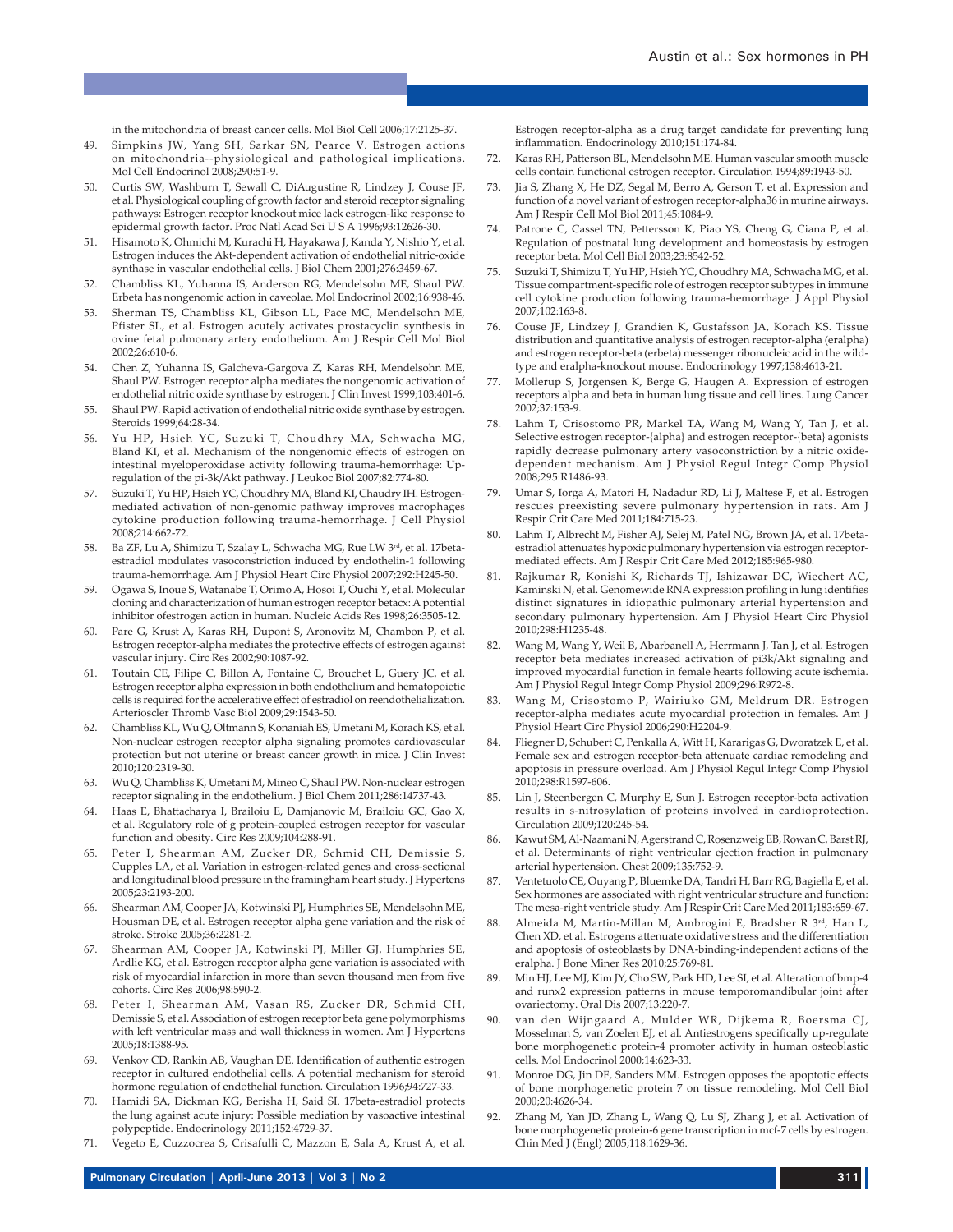- Wang D, Huang P, Zhu B, Sun L, Huang Q, Wang J. Induction of estrogen receptor alpha-36 expression by bone morphogenetic protein 2 in breast cancer cell lines. Mol Med Report 2012;6:591-6.
- Wu L, Wu Y, Gathings B, Wan M, Li X, Grizzle W, et al. Smad4 as a transcription corepressor for estrogen receptor alpha. J Biol Chem 2003;278:15192-200.
- 95. Giacomini D, Paez-Pereda M, Stalla J, Stalla GK, Arzt E. Molecular interaction of bmp-4, tgf-beta, and estrogens in lactotrophs: Impact on the prl promoter. Mol Endocrinol 2009;23:1102-14.
- 96. Ebeling S, Topfer D, Weitzel JM, Meinecke B. Bone morphogenetic protein-6 (bmp-6): mRNA expression and effect on steroidogenesis during in vitro maturation of porcine cumulus oocyte complexes. Reprod Fertil Dev 2011;23:1034-42.
- 97. Donn R, Berry A, Stevens A, Farrow S, Betts J, Stevens R, et al. Use of gene expression profiling to identify a novel glucocorticoid sensitivity determining gene, bmprii. FASEB J 2007;21:402-14.
- 98. West J, Niswender KD, Johnson JA, Pugh ME, Gleaves L, Fessel JP, et al. A potential role for insulin resistance in experimental pulmonary hypertension. Eur Respir J 2012.
- 99. Ruegg J, Holsboer F, Turck C, Rein T. Cofilin 1 is revealed as an inhibitor of glucocorticoid receptor by analysis of hormone-resistant cells. Mol Cell Biol 2004;24:9371-82.
- 100. Foletta VC, Lim MA, Soosairajah J, Kelly AP, Stanley EG, Shannon M, et al. Direct signaling by the bmp type ii receptor via the cytoskeletal regulator limk1. J Cell Biol 2003;162:1089-98.
- 101. Johnson JA, Hemnes AR, Perrien DS, Schuster M, Robinson LJ, Gladson S, et al. Cytoskeletal defects in Bmpr2-associated pulmonary arterial hypertension. Am J Physiol Lung Cell Mol Physiol 2012;302:L474-84.
- 102. Wong WK, Knowles JA, Morse JH. Bone morphogenetic protein receptor type ii c-terminus interacts with c-src: Implication for a role in pulmonary arterial hypertension. Am J Respir Cell Mol Biol 2005;33:438-46.
- 103. Machado RD, Rudarakanchana N, Atkinson C, Flanagan JA, Harrison R, Morrell NW, et al. Functional interaction between bmpr-ii and tctex-1, a light chain of dynein, is isoform-specific and disrupted by mutations underlying primary pulmonary hypertension. Hum Mol Genet 2003;12:3277-86.
- 104. Burlando B, Marchi B, Panfoli I, Viarengo A. Essential role of  $Ca^{2+}$ dependent phospholipase a2 in estradiol-induced lysosome activation. Am J Physiol Cell Physiol 2002;283:C1461-8.
- 105. Durrington HJ, Upton PD, Hoer S, Boname J, Dunmore BJ, Yang J, et al. Identification of a lysosomal pathway regulating degradation of the bone morphogenetic protein receptor type ii. J Biol Chem 2010;285:37641-9.
- 106. de Jesus Perez VA, Alastalo TP, Wu JC, Axelrod JD, Cooke JP, Amieva M, et al. Bone morphogenetic protein 2 induces pulmonary angiogenesis via wnt-beta-catenin and wnt-rhoa-rac1 pathways. J Cell Biol 2009;184:83-99.
- 107. Swaneck GE, Fishman J. Covalent binding of the endogenous estrogen 16 alpha-hydroxyestrone to estradiol receptor in human breast cancer cells: Characterization and intranuclear localization. Proc Natl Acad Sci USA 1988;85:7831-5.
- 108. Miyairi S, Maeda K, Oe T, Kato T, Naganuma A. Effect of metal ions on the stable adduct formation of 16alpha-hydroxyestrone with a primary amine via the heyns rearrangement. Steroids 1999;64:252-8.
- 109. Caja S, Puerta M. Control by reproduction-related hormones of resistin expression and plasma concentration. Horm Metab Res 2007;39:501-6.
- 110. Helmestam M, Andersson H, Stavreus-Evers A, Brittebo E, Olovsson M. Tamoxifen modulates cell migration and expression of angiogenesis-related genes in human endometrial endothelial cells. Am J Pathol 2012;180:2527-35.
- 111. Tchaikovski SN, Rosing J. Mechanisms of estrogen-induced venous thromboembolism. Thromb Res 2010;126:5-11.
- 112. Anderson JA, Weitz JI. Hypercoagulable states. Clin Chest Med 2010;31:659-73.
- 113. Escribano-Subias P, Blanco I, Lopez-Meseguer M, Lopez-Guarch CJ, Roman A, Morales P, et al. Survival in pulmonary hypertension in Spain: Insights from the spanish registry. Eur Respir J 2012;40:596-603.
- 114. Tofovic SP, Jackson EK. Complexities of oestradiol pharmacology in pulmonary arterial hypertension. Eur Respir J 2012.
- 115. Fishman J, Martucci C. Biological properties of 16 alpha-hydroxyestrone: Implications in estrogen physiology and pathophysiology. J Clin Endocrinol Metab 1980;51:611-5.
- 116. Zuckerman SH, Ahmari SE, Bryan-Poole N, Evans GF, Short L, Glasebrook AL. Estriol: A potent regulator of tnf and IL-6 expression in a murine model of endotoxemia. Inflammation 1996;20:581-97.
- 117. Lippert C, Seeger H, Mueck AO. The effect of endogenous estradiol metabolites on the proliferation of human breast cancer cells. Life Sci 2003;72:877-83.
- 118. Cullinan-Bove K, Koos RD. Vascular endothelial growth factor/vascular permeability factor expression in the rat uterus: Rapid stimulation by estrogen correlates with estrogen-induced increases in uterine capillary permeability and growth. Endocrinology 1993;133:829-37.
- 119. Ball P, Emons G, Kayser H, Teichmann J. Metabolic clearance rates of catechol estrogens in rats. Endocrinology 1983;113:1781-3.
- 120. Lakhani NJ, Sarkar MA, Venitz J, Figg WD. 2-methoxyestradiol, a promising anticancer agent. Pharmacotherapy 2003;23:165-72.
- 121. Dubey RK, Tofovic SP, Jackson EK. Cardiovascular pharmacology of estradiol metabolites. J Pharmacol Exp Ther 2004;308:403-9.
- 122. Sutherland TE, Anderson RL, Hughes RA, Altmann E, Schuliga M, Ziogas J, et al. 2-methoxyestradiol--a unique blend of activities generating a new class of anti-tumour/anti-inflammatory agents. Drug Discov Today 2007;12:577-84.
- 123. Tofovic SP, Dubey RK, Jackson EK. 2-hydroxyestradiol attenuates the development of obesity, the metabolic syndrome, and vascular and renal dysfunction in obese zsf1 rats. J Pharmacol Exp Ther 2001;299:973-7.
- 124. Zhang X, Jia Y, Jackson EK, Tofovic SP. 2-methoxyestradiol and 2-ethoxyestradiol retard the progression of renal disease in aged, obese, diabetic zsf1 rats. J Cardiovasc Pharmacol 2007;49:56-63.
- 125. Tofovic SP, Dubey R, Salah EM, Jackson EK. 2-hydroxyestradiol attenuates renal disease in chronic puromycin aminonucleoside nephropathy. J Am Soc Nephrol 2002;13:2737-47.
- 126. Tofovic SP, Salah EM, Dubey RK, Melhem MF, Jackson EK. Estradiol metabolites attenuate renal and cardiovascular injury induced by chronic nitric oxide synthase inhibition. J Cardiovasc Pharmacol 2005;46:25-35.
- 127. Tofovic SP, Zhang X, Zhu H, Jackson EK, Rafikova O, Petrusevska G. 2-ethoxyestradiol is antimitogenic and attenuates monocrotaline-induced pulmonary hypertension and vascular remodeling. Vascul Pharmacol 2008;48:174-83.
- 128. Barchiesi F, Jackson EK, Fingerle J, Gillespie DG, Odermatt B, Dubey RK. 2-methoxyestradiol, an estradiol metabolite, inhibits neointima formation and smooth muscle cell growth via double blockade of the cell cycle. Circ Res 2006;99:266-74.
- 129. Tofovic SP, Salah EM, Mady HH, Jackson EK, Melhem MF. Estradiol metabolites attenuate monocrotaline-induced pulmonary hypertension in rats. J Cardiovasc Pharmacol 2005;46:430-7.
- 130. Tofovic SP, Zhang X, Jackson EK, Dacic S, Petrusevska G. 2-methoxyestradiol mediates the protective effects of estradiol in monocrotaline-induced pulmonary hypertension. Vascul Pharmacol 2006;45:358-67.
- 131. Tofovic SP, Zhang X, Jackson EK, Zhu H, Petrusevska G. 2-methoxyestradiol attenuates bleomycin-induced pulmonary hypertension and fibrosis in estrogen-deficient rats. Vascul Pharmacol 2009;51:190-7.
- 132. Tofovic SP, Zhang X, Jones T, Jackson EK, Petrusevska G, 2005. 2-methoxyestradiol attenuates the development and retards the progression of chronic hypoxia-induced pulmonary hypertension in rats. Circulation 2005;112:II98-9.
- 133. Tofovic SP, Jones TJ, Bilan VP, Jackson EK, Petrusevska G. Synergistic therapeutic effects of 2-methoxyestradiol with either sildenafil or bosentan on amelioration of monocrotaline-induced pulmonary hypertension and vascular remodeling. J Cardiovasc Pharmacol 2010;56:475-83.
- 134. Yuan PW, Wu WH, Gao L, Zheng ZQ, Liu D, Mei HY, et al. Oestradiol ameliorates monocrotaline pulmonary hypertension via NO, PGI2 AND ET-1 pathways. Eur Respir J 2012.
- 135. Taraseviciene-Stewart L, Kasahara Y, Alger L, Hirth P, Mc Mahon G, Waltenberger J, et al. Inhibition of the VEGF receptor 2 combined with chronic hypoxia causes cell death-dependent pulmonary endothelial cell proliferation and severe pulmonary hypertension. FASEB J 2001;15:427-38.
- 136. Tofovic SP, Rafikova O. Preventive and therapeutic effects of 2-methoxyestradiol, but not estradiol, in severe occlusive pulmonary arterial hypertension in female rats. Am J Respir Crit Care Med 2009;179.1\_ MeetingAbstracts.A1802.
- 137. Tofovic SP, Rafikova O, Champion H. Estrogens exacerbates development of occlusive pulmonary arterial hypertension and formation of plexiform lesions. Am J Crit Care Med 2012;185.1\_MeetingAbstracts.A6803.
- 138. Rafikova O, Rafikov R, Kumar S, Sharma S, Aggarwal S, Schneider F, et al. Bosentan inhibits oxidative and nitrosative stress and rescues occlusive pulmonaryhypertension. Free Radic Biol Med 2013;56:28-43.
- 139. Tofovic SP, Zhu H, Jackson EK, Rafikova O. 2-methoxyestrone inhibits vascular remodeling and attenuates monocrotaline-induced pulmonary hypertension. Eur Respir J 2008;32:S164.
- 140. Newman SP, Ireson CR, Tutill HJ, Day JM, Parsons MF, Leese MP, et al. The role of 17beta-hydroxysteroid dehydrogenases in modulating the activity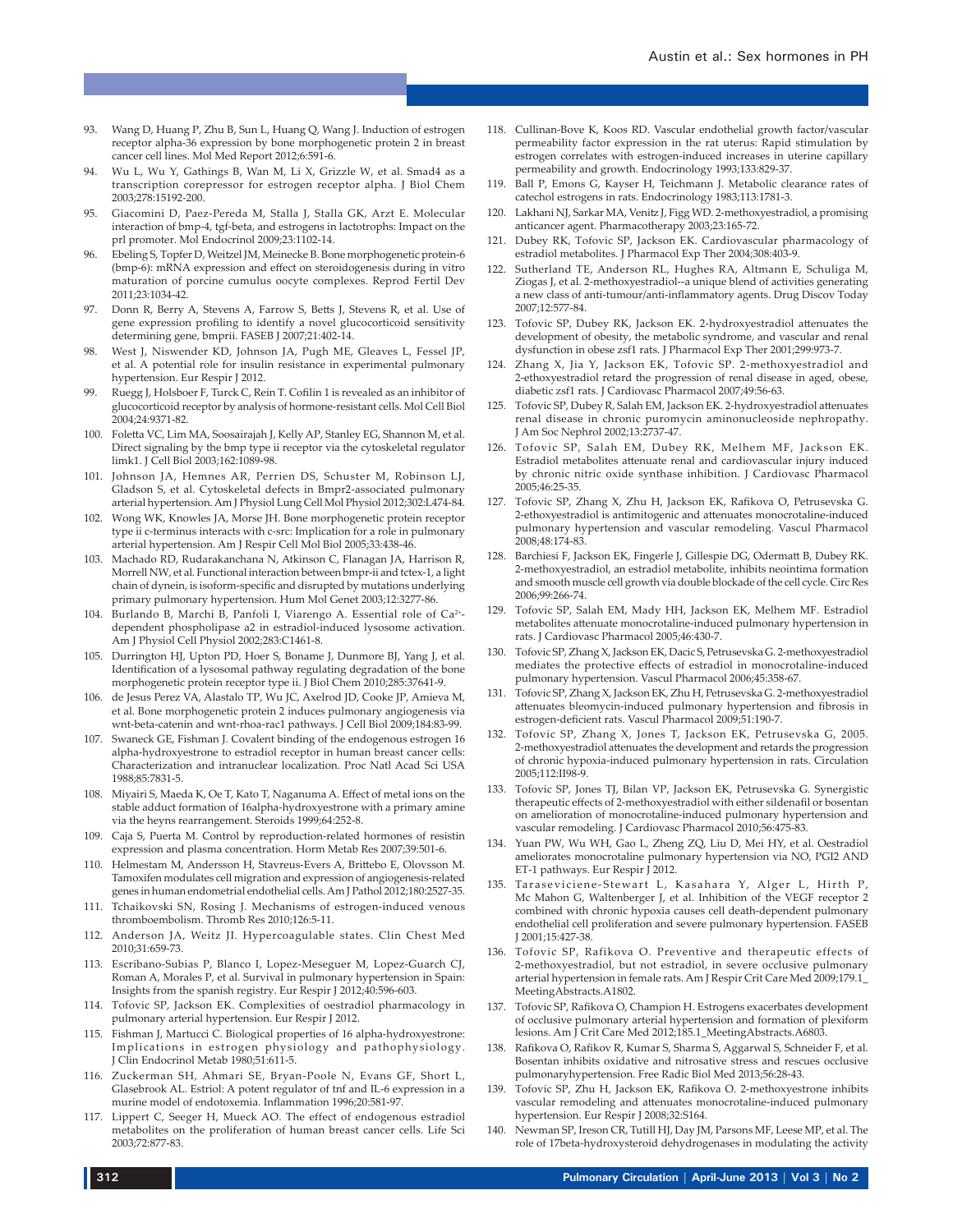of 2-methoxyestradiol in breast cancer cells. Cancer Res 2006;66:324-30.

- 141. Bayard F, Clamens S, Meggetto F, Blaes N, Delsol G, Faye JC. Estrogen synthesis, estrogen metabolism, and functional estrogen receptors in rat arterial smooth muscle cells in culture. Endocrinology 1995;136:1523-9.
- 142. Piao YS, Peltoketo H, Jouppila A, Vihko R. Retinoic acids increase 17 beta-hydroxysteroid dehydrogenase type 1 expression in JEG-3 and T47D cells, but the stimulation is potentiated by epidermal growth factor, 12-o-tetradecanoylphorbol-13-acetate, and cyclic adenosine  $3^{\prime},5^{\prime}$  -monophosphate only in jeg-3 cells. Endocrinology 1997;138:898-904.
- 143. Tofovic SP, Jackson EK, Rafikova O. Synergistic effects of 2-methoxyestradiol and retinoic acid on amelioration of monocrotaline-induced pulmonary hypertension. Am J Res Crit Care Med 2008;177:A592.
- 144. Welter BH, Hansen EL, Saner KJ, Wei Y, Price TM. Membrane-bound progesterone receptor expression in human aortic endothelial cells. J Histochem Cytochem 2003;51:1049-55.
- 145. Barberis MC, Veronese S, Bauer D, De Juli E, Harari S. Immunocytochemical detection of progesterone receptors. A study in a patient with primary pulmonary hypertension. Chest 1995;107:869-72.
- 146. Vazquez F, Rodriguez-Manzaneque JC, Lydon JP, Edwards DP, O'Malley BW, Iruela-Arispe ML. Progesterone regulates proliferation of endothelial cells. J Biol Chem 1999;274:2185-92.
- 147. English KM, Jones RD, Jones TH, Morice AH, Channer KS. Gender differences in the vasomotor effects of different steroid hormones in rat pulmonary and coronary arteries. Horm Metab Res 2001;33:645-52.
- 148. Tofovic PS, Zhang X, Petrusevska G. Progesterone inhibits vascular remodeling and attenuates monocrotaline-induced pulmonary hypertension in estrogen-deficient rats. Prilozi 2009;30:25-44.
- 149. Jones T, Zhang X, Jackson EK, Tofovic SP. Medroxyprogesterone acetate attenuates and tibolone prevents the development of monocrotaline-induced pulmonary hypertension. FASEB J 2006;20:A402.
- 150. Rochefort GY, Lemaire MC, Eder V, Hanton G, Hyvelin JM, Bonnet P, et al. Dexfenfluramine does not worsen but moderates progression of chronic hypoxia-induced pulmonary hypertension. Eur J Pharmacol 2006;550:149-54.
- 151. Rothman RB, Ayestas MA, Dersch CM, Baumann MH. Aminorex, fenfluramine, and chlorphentermine are serotonin transporter substrates. Implications for primary pulmonary hypertension. Circulation 1999;100:869-75.
- 152. Eddahibi S, Adnot S, Frisdal E, Levame M, Hamon M, Raffestin B. Dexfenfluramine-associated changes in 5-hydroxytryptamine transporter expression and development of hypoxic pulmonary hypertension in rats. J Pharmacol Exp Ther 2001;297:148-54.
- 153. Dempsie Y, Morecroft I, Welsh DJ, MacRitchie NA, Herold N, Loughlin L, et al. Converging evidence in support of the serotonin hypothesis of dexfenfluramine-induced pulmonary hypertension with novel transgenic mice. Circulation 2008;117:2928-37.
- 154. Liu M, Wang Y, Wang HM, Bai Y, Zhang XH, Sun YX, et al. Fluoxetine attenuates chronic methamphetamine-induced pulmonary arterial remodeling: Possible involvement of serotonin transporter and serotonin 1B receptor. Basic Clin Pharmacol Toxicol 2013;112:77-82.
- 155. Abid S, Houssaini A, Chevarin C, Marcos E, Tissot CM, Gary-Bobo G, et al. Inhibition of gut- and lung-derived serotonin attenuates pulmonary hypertension in mice. Am J Physiol Lung Cell Mol Physiol 2012;303:L500-8.
- 156. Izikki M, Hanoun N, Marcos E, Savale L, Barlier-Mur AM, Saurini F, et al. Tryptophan hydroxylase 1 knockout and tryptophan hydroxylase 2 polymorphism: Effects on hypoxic pulmonary hypertension in mice. Am J Physiol Lung Cell Mol Physiol 2007;293:L1045-52.
- 157. Morecroft I, Dempsie Y, Bader M, Walther DJ, Kotnik K, Loughlin L, et al. Effect of tryptophan hydroxylase 1 deficiency on the development of hypoxia-induced pulmonary hypertension. Hypertension 2007;49:232-6.
- 158. Morecroft I, White K, Caruso P, Nilsen M, Loughlin L, Alba R, et al. Gene therapy by targeted adenovirus-mediated knockdown of pulmonary endothelial TPH1 attenuates hypoxia-induced pulmonary hypertension. Mol Ther 2012;20:1516-28
- 159. Ciuclan L, Hussey MJ, Burton V, Good R, Duggan N, Beach S, J et al. Imatinib attenuates hypoxia-induced pulmonary arterial hypertension pathology via reduction in 5-hydroxytryptamine through inhibition of tryptophan hydroxylase 1 expression. Am J Respir Crit Care Med 2013;187:78-89.
- 160. Eddahibi S, Guignabert C, Barlier-Mur AM, Dewachter L, Fadel E, Dartevelle P, et al. Cross talk between endothelial and smooth muscle cells in pulmonary hypertension: Critical role for serotonin-induced smooth muscle hyperplasia. Circulation 2006;113:1857-64.
- 161. MacLean MR, Deuchar GA, Hicks MN, Morecroft I, Shen S, Sheward J, et al. Overexpression of the 5-hydroxytryptamine transporter gene: Effect on

pulmonary hemodynamics and hypoxia-induced pulmonary hypertension. Circulation 2004;109:2150-5.

- 162. Eddahibi S, Hanoun N, Lanfumey L, Lesch KP, Raffestin B, Hamon M, et al. Attenuated hypoxic pulmonary hypertension in mice lacking the 5-hydroxytryptamine transporter gene. J Clin Invest 2000;105:1555-62.
- 163. Marcos E, Fadel E, Sanchez O, Humbert M, Dartevelle P, Simonneau G, et al. Serotonin-induced smooth muscle hyperplasia in various forms of human pulmonary hypertension. Circ Res 2004;94:1263-70.
- 164. Liu Y, Li M, Warburton RR, Hill NS, Fanburg BL. The 5-ht transporter transactivates the pdgfbeta receptor in pulmonary artery smooth muscle cells. FASEB J 2007;21:2725-34.
- 165. Morecroft I, Heeley RP, Prentice HM, Kirk A, MacLean MR. 5-hydroxytryptamine receptors mediating contraction in human small muscular pulmonary arteries: Importance of the 5-ht1b receptor. Br J Pharmacol 1999;128:730-4.
- 166. Lawrie A, Spiekerkoetter E, Martinez EC, Ambartsumian N, Sheward WJ, MacLean MR, et al. Interdependent serotonin transporter and receptor pathways regulate s100a4/mts1, a gene associated with pulmonary vascular disease. Circ Res 2005;97:227-35.
- 167. Morecroft I, Pang L, Baranowska M, Nilsen M, Loughlin L, Dempsie Y, et al. In vivo effects of a combined 5-HT1B receptor/sert antagonist in experimental pulmonary hypertension. Cardiovasc Res 2010;85:593-603.
- 168. McGoon MD, Miller DP. REVEAL: A contemporary US pulmonary arterial hypertension registry. Eur Respir Rev 2012;21:8-18.
- 169. Fessel JP, Loyd JE, Austin ED. The genetics of pulmonary arterial hypertension in the post-bmpr2 era. Pulm Circ 2011;1:305-19.
- 170. Rabinovitch M, Gamble WJ, Miettinen OS, Reid L. Age and sex influence on pulmonary hypertension of chronic hypoxia and on recovery. Am J Physiol 1981;240:H62-72.
- 171. Xu DQ, Luo Y, Liu Y, Wang J, Zhang B, Xu M, et al. Beta-estradiol attenuates hypoxic pulmonary hypertension by stabilizing the expression of p27kip1 in rats. Respir Res 2010;11:182.
- 172. White K, Dempsie Y, Nilsen M, Wright AF, Loughlin L, MacLean MR. The serotonin transporter, gender, and 17beta oestradiol in the development of pulmonary arterial hypertension. Cardiovasc Res 2011;90:373-82.
- Dempsie Y, Nilsen M, White K, Mair KM, Loughlin L, Ambartsumian N, et al. Development of pulmonary arterial hypertension in mice over-expressing s100a4/mts1 is specific to females. Respir Res 2011;12:159.
- 174. Dempsie Y, Morecroft I, Nilsen M, Loughlin L, MacLean MR. The effects of gender on the development of dexfenfluramine-induced pulmonary arterial hypertension in mice. Am J Respir Crit Care Med 2009;179:A1808.
- 175. White K, Loughlin L, Maqbool Z, Nilsen M, McClure J, Dempsie Y, et al. Serotonin transporter, sex, and hypoxia: Microarray analysis in the pulmonary arteries of mice identifies genes with relevance to human PAH. Physiol Genomics 2011;43:417-37.
- 176. White K, Johansen AK, Nilsen M, Ciuclan L, Wallace E, Paton L, et al. Activity of the estrogen-metabolizing enzyme cytochrome p450 1b1 influences the development of pulmonary arterial hypertension. Circulation 2012;126:1087-98.
- 177. Carter KL, Cahir-McFarland E, Kieff E. Epstein-barr virus-induced changes in b-lymphocyte gene expression. J Virol 2002;76:10427-36.
- 178. Bandiera S, Weidlich S, Harth V, Broede P, Ko Y, Friedberg T. Proteasomal degradation of human CYP1B1: Effect of the asn453ser polymorphism on the post-translational regulation of cyp1b1 expression. Mol Pharmacol 2005;67:435-43.
- 179. Hanna IH, Dawling S, Roodi N, Guengerich FP, Parl FF. Cytochrome p450 1b1 (CYP1B1) pharmacogenetics: Association of polymorphisms with functional differences in estrogen hydroxylation activity. Cancer Res 2000;60:3440-4.
- 180. Simpson ER. Sources of estrogen and their importance. J Steroid Biochem Mol Biol 2003;86:225-30.
- 181. Misso ML, Jang C, Adams J, Tran J, Murata Y, Bell R, et al. Adipose aromatase gene expression is greater in older women and is unaffected by postmenopausal estrogen therapy. Menopause 2005;12:210-5.
- 182. Badawi AF, Cavalieri EL, Rogan EG. Role of human cytochrome P450 1A1, 1A2, 1B1, and 3A4 in the 2-, 4-, and 16alpha-hydroxylation of 17betaestradiol. Metabolism 2001;50:1001-3.
- 183. Lee AJ, Cai MX, Thomas PE, Conney AH, Zhu BT. Characterization of the oxidative metabolites of 17beta-estradiol and estrone formed by 15 selectively expressed human cytochrome p450 isoforms. Endocrinology 2003;144:3382-98.
- 184. Meireles SI, Esteves GH, Hirata R, Peri S, Devarajan K, Slifker M, et al. Early changes in gene expression induced by tobacco smoke: Evidence for the importance of estrogen within lung tissue. Cancer Prev Res (Phila)